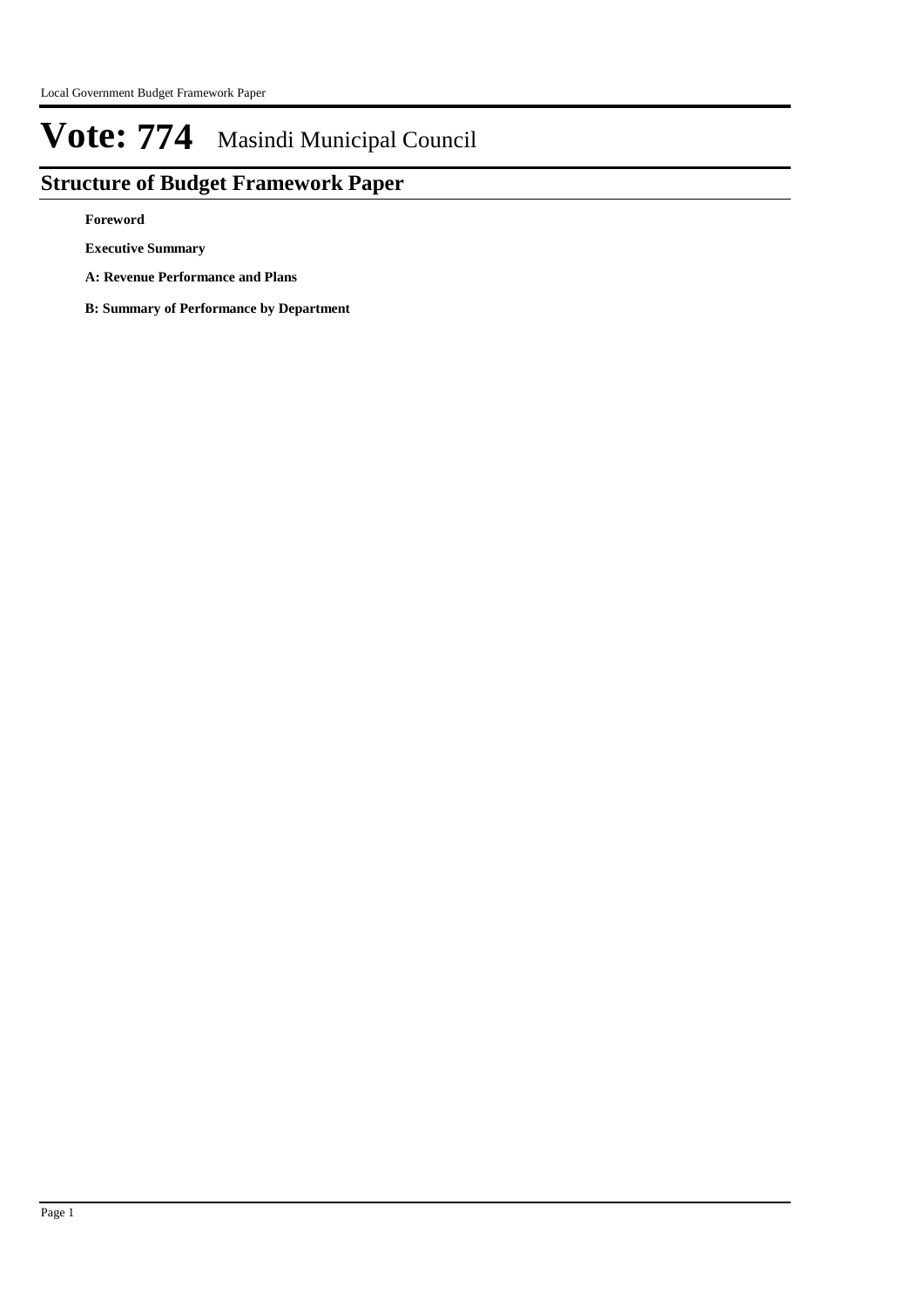### **Foreword**

The Budget Frame Work paper (BFP) for Financial Year 2016/2017targets towards fulfilling the Vision of the Municipal; " Having a modern urban centre by the Year 2040".

This document is a tool aimed at guiding the allocation of the Municipal limited resources to unlimited public demands. It provides a foundation for the preparation of the five year rolling plan for Fys 2015/2016- 2019/2020 and ultimately the annual Budget Estimates for FY 2016/2017

Major challenges/constraints across all the sectors have also been highlighted. Limited resource envelope, low community participation in planning and Government programmes, land conflicts and limited community participation in the maintainance of public utilities and goods are the major challenges the Municipal is still facing

In the coming Financial Year 2016/2017, inorder to achieve the Municipal Vision and mission and to address the above mentioned challenges, the Municipal will focus its attention on the following key areas:- Increasing income household incomes and promoting equity, Enhancing the availabilty and quality gainful employment, Improving stock and quality of economic infrastructure, Increasing access to quality social services, Promoting science, technology, innovation and ICT to enhance competitiveness, Enhancing human capital development, Strengthening Good and Security, Promoting sustainable population and the use of environment and natural resources

I wish to express my appreciation to all those who worked tirelessly to produce this Budget Frame work Paper. I thank members of the Budget desk, Municipal Technical Planning Committee, the Planning unit staff, the Municipal Executive Committee members, the Municipal Councillors, Lower Local Governments and all the development partners for their commitment in the preparation and production of this document.

Finally, I pledge total committement towards the implementation of this Budget Frame work Paper. I call upon the Municipal Executive Committee, the Municipal Council, the Municipal Technical Planning Committee members, Lower Local Government officials, Partners in development and the communitynat large to join hands towards the implementation of this Budget Frame Work Paper, for better livelihood of the communities living in the Municipal council

**Amanyire Joshua Kiiza His Worship The Mayor- Masindi Municipal Council**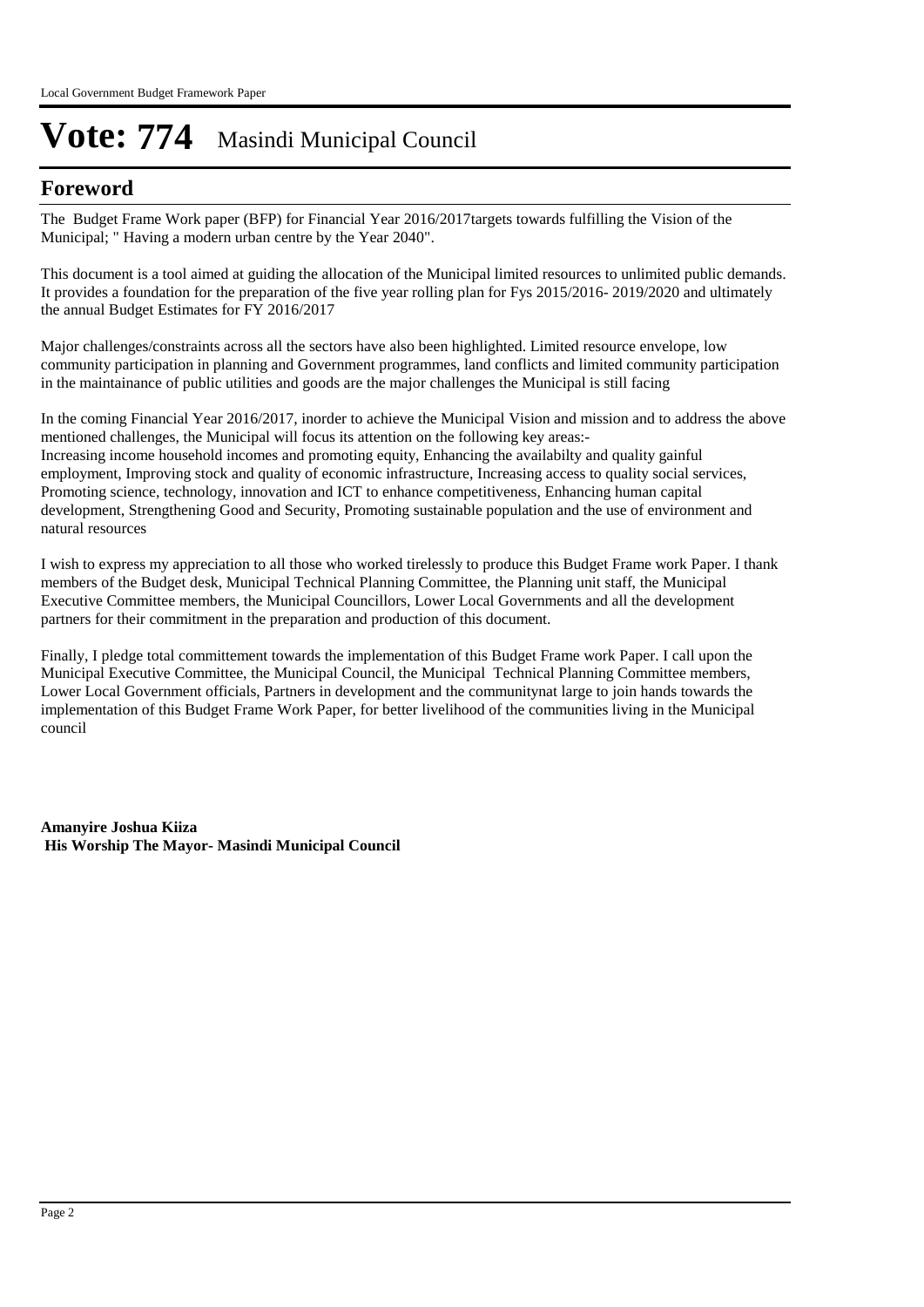### **Executive Summary**

#### **Revenue Performance and Plans**

|                                        | 2015/16                | 2016/17                                    |                        |
|----------------------------------------|------------------------|--------------------------------------------|------------------------|
| UShs $000's$                           | <b>Approved Budget</b> | <b>Receipts by End</b><br><b>September</b> | <b>Proposed Budget</b> |
| 1. Locally Raised Revenues             | 1,471,537              | 225,741                                    | 1,609,816              |
| 2a. Discretionary Government Transfers | 1,061,358              | 236,889                                    | 1,072,716              |
| 2b. Conditional Government Transfers   | 5,687,886              | 1,460,895                                  | 4,896,906              |
| 2c. Other Government Transfers         | 930,746                | 257,804                                    | 785,946                |
| <b>Total Revenues</b>                  | 9,151,527              | 2,181,329                                  | 8,365,384              |

*Revenue Performance in the first quarter of 2015/16*

By the end of September FY 2015/2016 Masindi Municipal Council had received 24% of the total budget. Generally wage received performed as expected release for the first quarter because of the staff salaries being released on quarterly basis and non wage recurrent performed slightly below average because of locally raised revenue which was affected by non payment of tenderers for tendered revenue sources which are major sources etc.

#### *Planned Revenues for 2016/17*

There has been a decrease of 8% of next FY's Budget as compared to this FY budget 2015/2016, The decrease has been brought about by the reduction of the conditional transfers for primary, tertiary and secondary salaries, capitation grant for USE & UPE , reduction of capital development as per the communication from MFPED. However there has been an increament in the PHC development. Etc.

#### **Expenditure Performance and Plans**

|                            | 2015/16                |                                                    | 2016/17                |  |
|----------------------------|------------------------|----------------------------------------------------|------------------------|--|
| <b>UShs 000's</b>          | <b>Approved Budget</b> | <b>Actual</b><br><b>Expenditure by</b><br>end Sept | <b>Proposed Budget</b> |  |
| 1a Administration          | 811,788                | 75,469                                             | 938,281                |  |
| 2 Finance                  | 453,463                | 83,446                                             | 507,744                |  |
| 3 Statutory Bodies         | 333,661                | 62,661                                             | 219,338                |  |
| 4 Production and Marketing | 55,566                 | 7,307                                              | 60,766                 |  |
| 5 Health                   | 674,545                | 116,422                                            | 616,429                |  |
| 6 Education                | 5,020,560              | 1,200,211                                          | 4,482,407              |  |
| 7a Roads and Engineering   | 1,019,690              | 204,999                                            | 985,656                |  |
| 7b Water                   | $\mathbf{0}$           | $\Omega$                                           | $\Omega$               |  |
| 8 Natural Resources        | 225,112                | 27,195                                             | 191,998                |  |
| 9 Community Based Services | 376,516                | 116,946                                            | 202,675                |  |
| 10 Planning                | 137,054                | 29,641                                             | 112,148                |  |
| 11 Internal Audit          | 43,575                 | 9,296                                              | 47,942                 |  |
| <b>Grand Total</b>         | 9,151,527              | 1,933,591                                          | 8,365,384              |  |
| Wage Rec't:                | 4,098,017              | 997,584                                            | 4,077,235              |  |
| Non Wage Rec't:            | 3,765,319              | 875,121                                            | 3,864,735              |  |
| Domestic Dev't             | 1,288,192              | 60,887                                             | 423,414                |  |
| Donor Dev't                | 0                      | 0                                                  | $\boldsymbol{\theta}$  |  |

#### *Expenditure Performance in the first quarter of 2015/16*

By the end of September, Council spent Shs. 1,933,591,000 as follows wage 24%, non wage 23% and domestic development 5%.

Generally expenditure on salary performed below average because of the posts to be filled replaced and that is why it performed at 24%, and on the domestic development there was under performance because most of the capital projects across user departments were at evaluation stage.

*Planned Expenditures for 2016/17*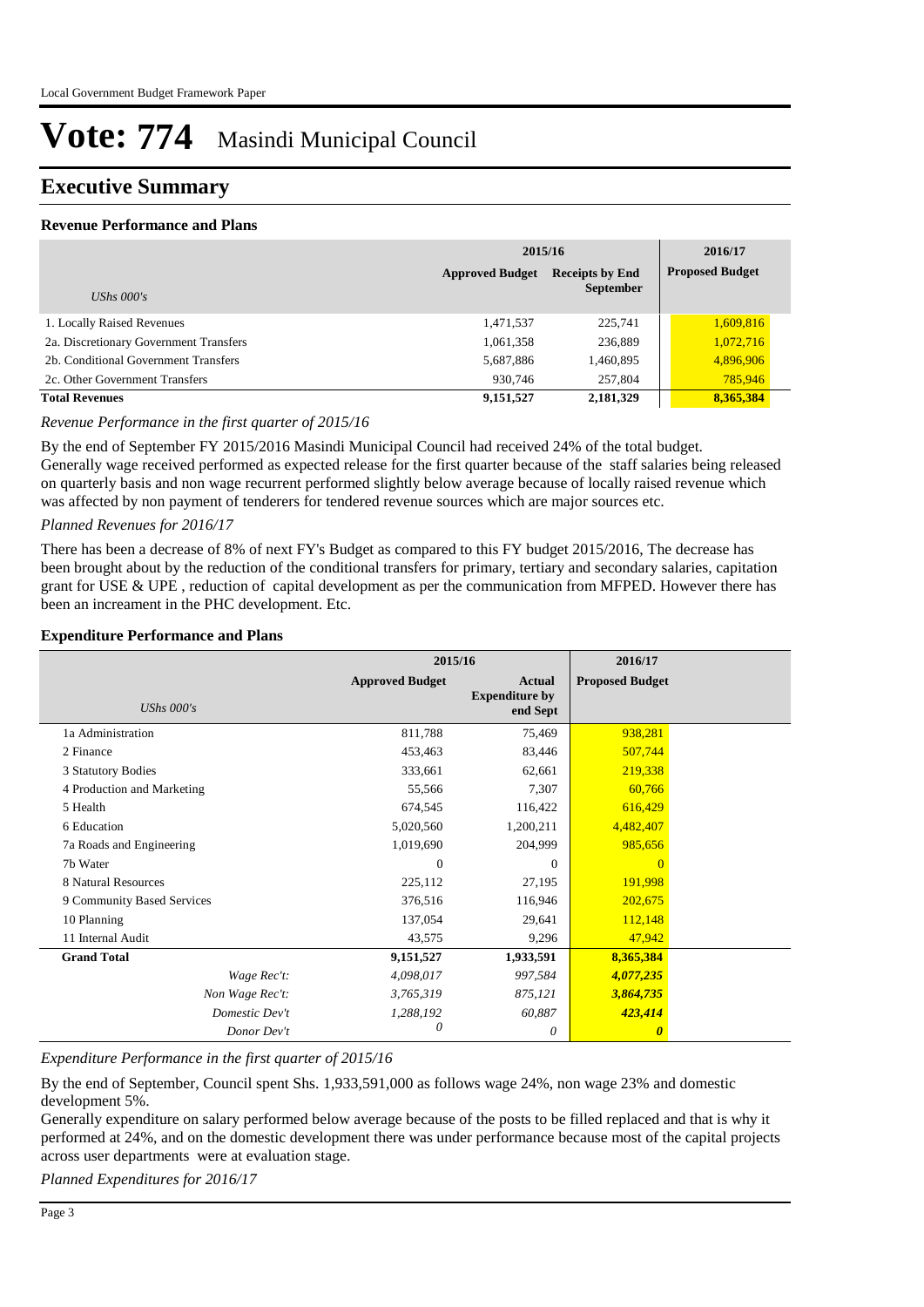### **Executive Summary**

In this financial year 2015/2016, Masindi Municipal Council expects to spend on the following areas Renovation of council buildings, classroom, latrine and staff quarters construction at various primary schools, tarmacking of the municipal roads in the CBD ( Ssebagala road), procurement of desks, routine mechanised road maintainance, valuation of council property, titling of council land, payment of the service providers, installation of solar lighting system etc.

#### *Medium Term Expenditure Plans*

The medium term expenditure plans will continue to follow the expenditure plans/activities as follows:- Purchase of land, routine monitoring and supervision of council activities and projects, valuation of land, routine and periodic road maintainance of municipal roads, construction of classrooms, construction of lined pit latrines, construction of teachers quarters and health centres, Construction of municipal headquarter office and one divisional office constructed among others.

#### **Challenges in Implementation**

The following are the constraints faced in implementing future plans

Under staffing in some departments which hinder implementation of some planned activities, Lack of enforcement staff in the revenue mobilisation, Lack of adequate/reliable means of transport for revenue mobilisation, Political pronoucements of some key revenue sources like trading licenses from petrol stations, masts etc, Insufficient wage allocation to recruit key staffs among others.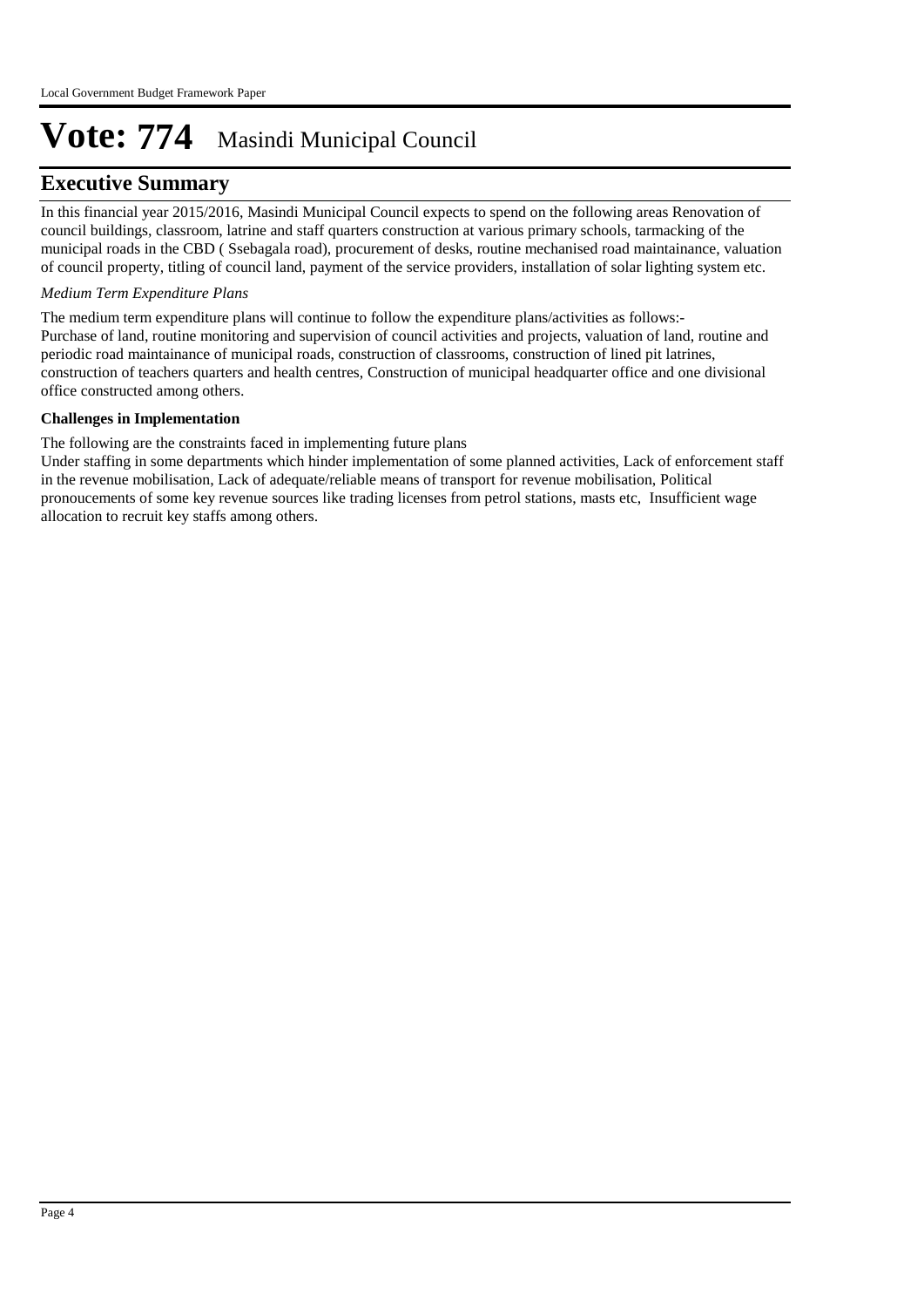## **A. Revenue Performance and Plans**

|                                                           | 2015/16                | 2016/17                |                        |
|-----------------------------------------------------------|------------------------|------------------------|------------------------|
|                                                           | <b>Approved Budget</b> | <b>Receipts by End</b> | <b>Proposed Budget</b> |
| UShs $000's$                                              |                        | <b>September</b>       |                        |
| <b>1. Locally Raised Revenues</b>                         | 1,471,537              | 225,741                | 1,609,816              |
| Educational/Instruction related levies                    | 17,300                 | 218                    | 12,300                 |
| Miscellaneous                                             | 1,100                  | $\overline{0}$         | 1,100                  |
| Local Service Tax                                         | 111,808                | 17,725                 | 138,808                |
| Local Hotel Tax                                           | 26,960                 | 2,004                  |                        |
| Local Government Hotel Tax                                |                        | $\boldsymbol{0}$       | 26,960                 |
| Liquor licences                                           | 721                    | $\overline{0}$         | 721                    |
| <b>Land Fees</b>                                          | 193,947                | 43,263                 | 239,947                |
| Other Court Fees                                          | $\boldsymbol{0}$       | $\overline{0}$         | 1                      |
| Fees from appeals                                         | 100                    | 1,894                  | 1                      |
| <b>Occupational Permits</b>                               | 646                    | 200                    | 646                    |
| <b>Business licences</b>                                  | 299,242                | 14,491                 | 323,834                |
| <b>Application Fees</b>                                   | 6,033                  | 194                    | 6,033                  |
| Animal & Crop Husbandry related levies                    | 37,000                 | 5,171                  | 31,000                 |
| <b>Agency Fees</b>                                        | 20,154                 | 1,723                  | 20,154                 |
| Advertisements/Billboards                                 | 22,460                 | 5,098                  | 30,460                 |
| <b>Advance Recoveries</b>                                 | 1                      | $\boldsymbol{0}$       |                        |
| <b>Inspection Fees</b>                                    | 50,300                 | $\overline{0}$         | 50,300                 |
| <b>Registration of Businesses</b>                         | 5,000                  | 5,215                  | 5,000                  |
| Market/Gate Charges                                       | 116,600                | 17,170                 | 117,320                |
| Rent & rates-produced assets-from private entities        | 83,256                 | 15,344                 | 80,256                 |
| Registration (e.g. Births, Deaths, Marriages, etc.) Fees  | 5,300                  | 1,057                  | 5,300                  |
| Refuse collection charges/Public convinience              | 6,480                  | 1,641                  | 8,280                  |
| Property related Duties/Fees                              | 151,300                | 9,789                  | 151,805                |
| Park Fees                                                 | 258,000                | 80,141                 | 278,640                |
| Other licences                                            | 3,865                  | 731                    | 3,865                  |
| Other Fees and Charges                                    | 53,965                 | 2,674                  | 77,086                 |
| 2a. Discretionary Government Transfers                    | 1,061,358              | 236,889                | 1,072,716              |
| Urban Unconditional Grant (Non-Wage)                      | 290,799                | 72,700                 | 411,124                |
| Urban Unconditional Grant (Wage)                          | 376,776                | 94,194                 | 460,024                |
| District Unconditional Grant (Wage)                       | 43,805                 | $\overline{0}$         |                        |
| Urban Discretionary Development Equalization Grant        | 349,978                | 69,996                 | 201,568                |
| <b>2b. Conditional Government Transfers</b>               | 5,687,886              | 1,460,895              | 4,896,906              |
| Development Grant                                         | 767,308                | 153,462                | 151,846                |
| Sector Conditional Grant (Non-Wage)                       | 1,148,611              | 366,758                | 1,067,605              |
| Sector Conditional Grant (Wage)                           | 3,677,436              | 919,359                | 3,677,455              |
| Support Services Conditional Grant (Non-Wage)             | 94,530                 | 21,317                 |                        |
| 2c. Other Government Transfers                            | 930,746                | 257,804                | 785,946                |
| Micro projects for groups                                 | 91,000                 | 91,000                 |                        |
| Youth Livelihood                                          |                        | 0                      | 50,000                 |
| Uneb Grant For Education                                  | 3,800                  | $\boldsymbol{0}$       |                        |
| Other Transfers from Central Government(YOUTH LIVELIHOOD) | 100,000                | 1,105                  |                        |
| Uganda Road fund                                          | 735,946                | 165,700                | 735,946                |
| <b>Total Revenues</b>                                     | 9,151,527              | 2,181,329              | 8,365,384              |

#### **Revenue Performance in the first Quarter of 2015/16**

#### *(i) Locally Raised Revenues*

By the end of September 2015/2016, the Municipal Council had collected Shs. 225,741,000 accounting for 15% of the approved budget of Shs. 1,471,537,000. the poor performance was due to limited labour force for revenue mobilisation, non payment of Page 5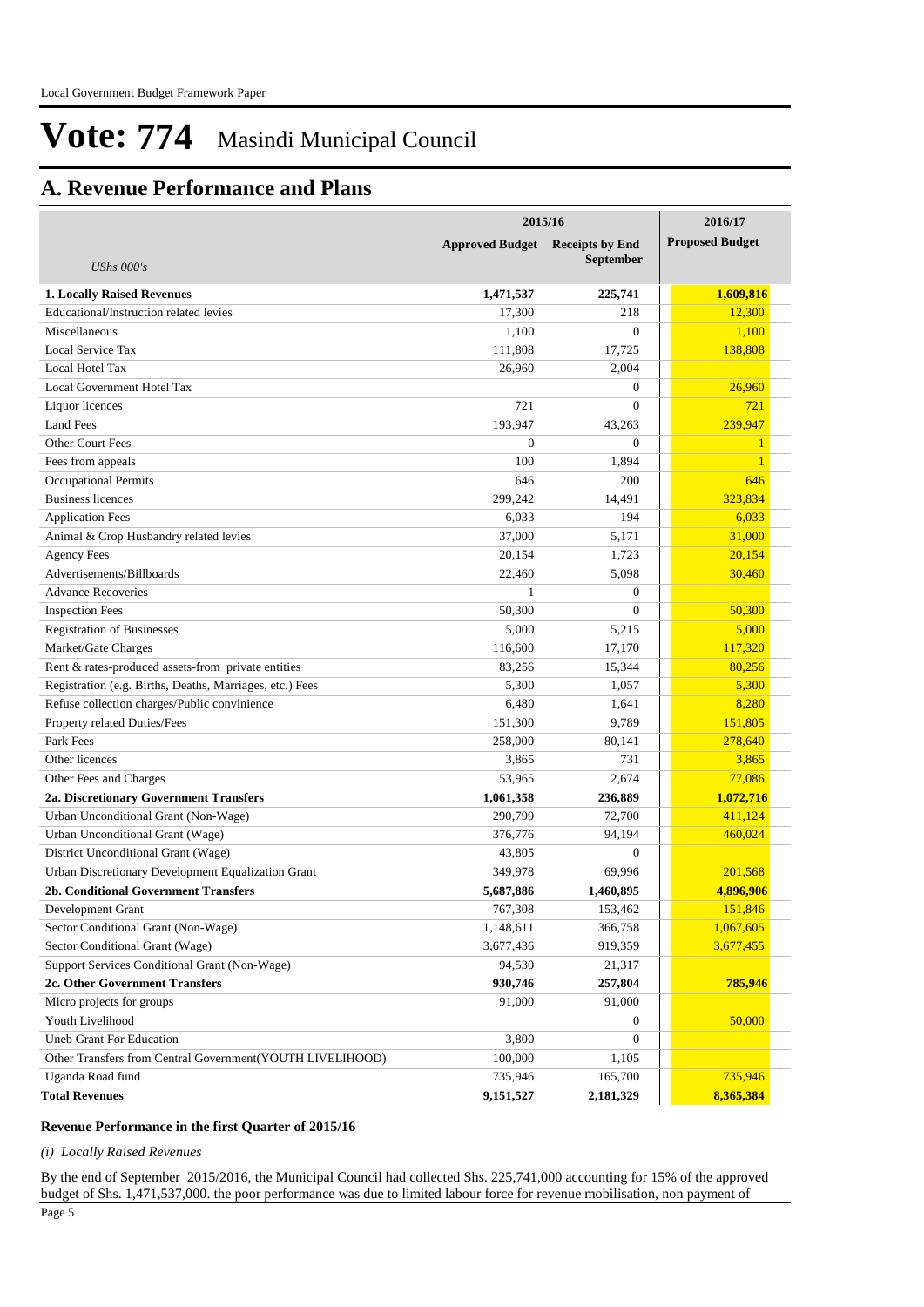## **A. Revenue Performance and Plans**

revenue tendered sources by tenderers since the municipal council was using caretakers for collection who also were not reliable, Political pronouncements on markets and other sources of revenue like trading licenses among others.

#### *(ii) Central Government Transfers*

*(iii) Donor Funding* By the end of September, the Municipal had received revenues as follows, a Discretionary Government Transfers performed at 23% against annual approved budge, Conditional Government Transfers which performed at 26% against annual approved budget, Other Government Transfers performed at 28% against annual approved budget, Local Development Grant performed at 20% against annual approved budget. Overall total revenue perfomed at 24% against annual approved budget.

There are no donor funds incorporated in the Municipal budget for Masindi Municipal Council.

#### **Planned Revenues for 2016/17**

#### *(i) Locally Raised Revenues*

There has been an increase of 9% of the locally raised revenue expected to be raised for the next FY as compared to this years Budget.The increament for the Municipal council has been brought about by increament in the reserve price for tendered revenue sources like park fees, markets, carrying out proper enumeration of the tax payers.

#### *(ii) Central Government Transfers*

*(iii) Donor Funding* There has been a decrease of 12% for grants from the central Government as compared to this financial year's budget 2015/2016. The decrease has been brought about by the reduction of the conditional transfers for capital development as per the communication from MFPED. However there has been an increament in the PHC development etc.

The Municipal Council has not been able to secure funds from donors.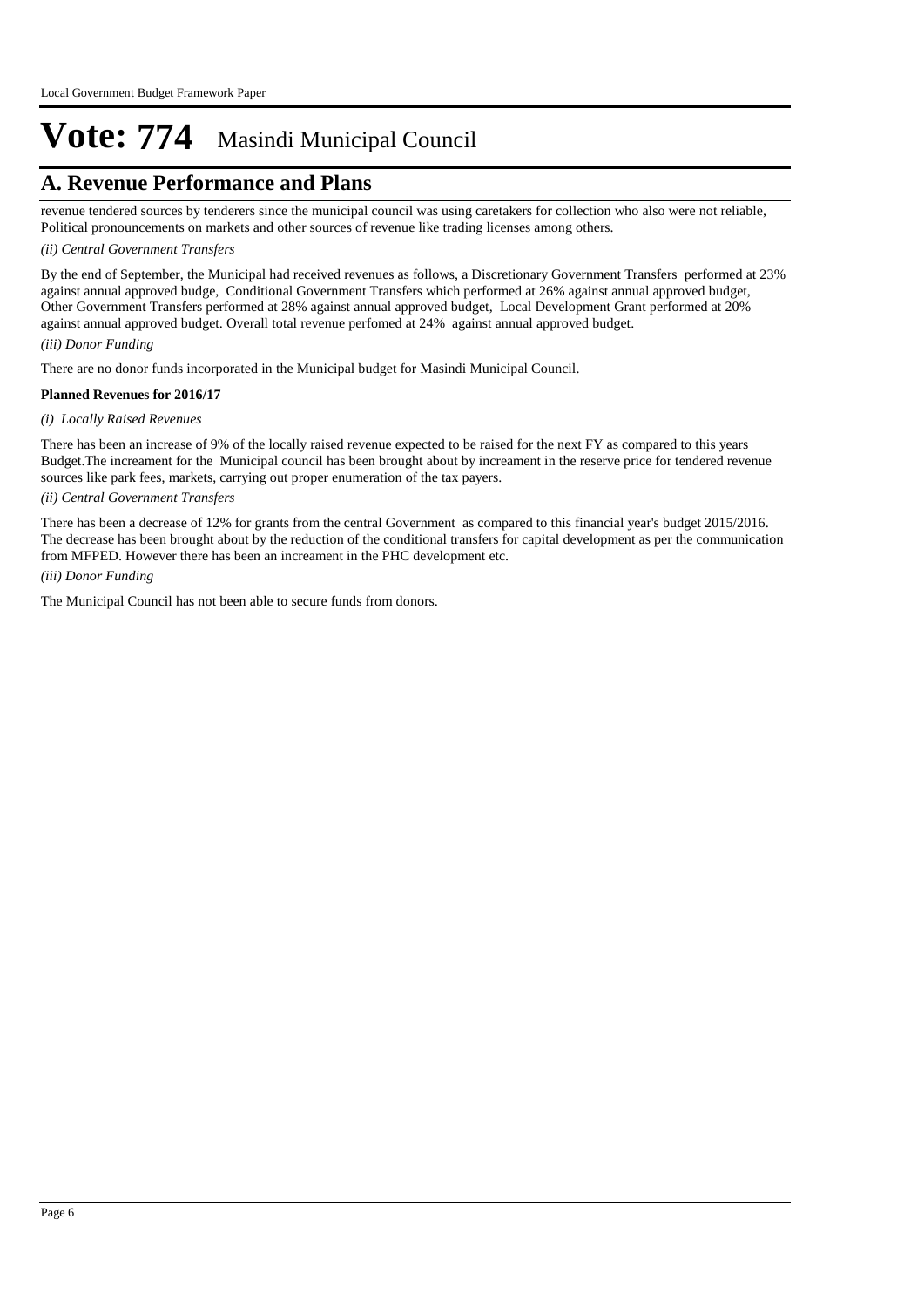## **Summary of Performance and Plans by Department**

### *Workplan 1a: Administration*

#### **(i) Overview of Workplan Revenue and Expenditures**

| <b>UShs Thousand</b>                               |                                  | 2015/16                       | 2016/17                          |
|----------------------------------------------------|----------------------------------|-------------------------------|----------------------------------|
|                                                    | <b>Approved</b><br><b>Budget</b> | <b>Outturn by</b><br>end Sept | <b>Proposed</b><br><b>Budget</b> |
| A: Breakdown of Workplan Revenues:                 |                                  |                               |                                  |
| <b>Recurrent Revenues</b>                          | 640.555                          | 93.863                        | 851,889                          |
| <b>Locally Raised Revenues</b>                     | 129,701                          | 18,311                        | 249.980                          |
| Multi-Sectoral Transfers to LLGs                   | 342,748                          | 33,525                        | 360,919                          |
| Support Services Conditional Grant (Non-Wage)      | 4.441                            | 1,110                         |                                  |
| Urban Unconditional Grant (Non-Wage)               | 63.664                           | 15,916                        | 85,007                           |
| Urban Unconditional Grant (Wage)                   | 100,000                          | 25,000                        | 155,983                          |
| <b>Development Revenues</b>                        | 171,233                          | 23,706                        | 86.392                           |
| <b>Locally Raised Revenues</b>                     | 36,000                           | $\Omega$                      | 36,000                           |
| Multi-Sectoral Transfers to LLGs                   | 21,841                           | 2,430                         |                                  |
| Urban Discretionary Development Equalization Grant | 113,392                          | 21,276                        | 50,392                           |
| <b>Total Revenues</b>                              | 811,788                          | 117,568                       | 938,281                          |
| <b>B: Overall Workplan Expenditures:</b>           |                                  |                               |                                  |
| Recurrent Expenditure                              | 640.555                          | 70.469                        | 851.889                          |
| Wage                                               | 100,000                          | 23,856                        | 155,983                          |
| Non Wage                                           | 540,555                          | 46,612                        | 695,906                          |
| Development Expenditure                            | 171.233                          | 5.000                         | 86.392                           |
| Domestic Development                               | 171,233                          | 5,000                         | 86,392                           |
| Donor Development                                  | $\Omega$                         | $\Omega$                      | $\Omega$                         |
| <b>Total Expenditure</b>                           | 811,788                          | 75,469                        | 938,281                          |

*Revenue and Expenditure Performance in the first quarter of 2015/16*

The sector received 14% against the annual budget of shillings 811,788,000 was received during the quarter. In comparision to the planned quarter of Shs. 202,947,000, the sector performed at 58%. The under performance was due to poorly raised local revenue.

The department was able to spend shillings 75,469,000=(9%) against the annual budget and 37% against the quarter planned expenditure. Expenditure was mainly incured on payment of salaries etc.

#### *Department Revenue and Expenditure Allocations Plans for 2016/17*

There has been an increase in revenue of 16% of the department's total Budget of the FY 2016/2017 as compared to the FY 2015/2016 The increase in revenue received by the department has been caused by the increase of Urban unconditional grant wage and non wage urban among others.

The department expects to spend the funds on renovation of council buildings, transfers of funds to the divisions, valuation of council assets, repair of vehicles, construction of council offices.

#### **(ii) Summary of Past and Planned Workplan Outputs**

#### *Physical Performance in the first quarter of 2015/16*

Payment of staff salaries, Preparing pay change reports, entertained officers, payment of creditors & allowances, procuring fuel, payment of utility bills and monitoring of projects.

#### *Plans for 2016/17 by Vote Function*

01office block constructed, 32 Paid salaries and allowances; Produce and submit 650 pay change reports to the MoFPED; Prepare and submit 12 preliminary payroll to the MoFPED; Prepare and submit 4 Quarterly reports to the PPDA; Pay subscription fees to UAAU and AMICAALL; Prepare and submit consolidated procurement plan to PPDA; Procure Solar Street lights and develop Plot 49 Masindi Port Road.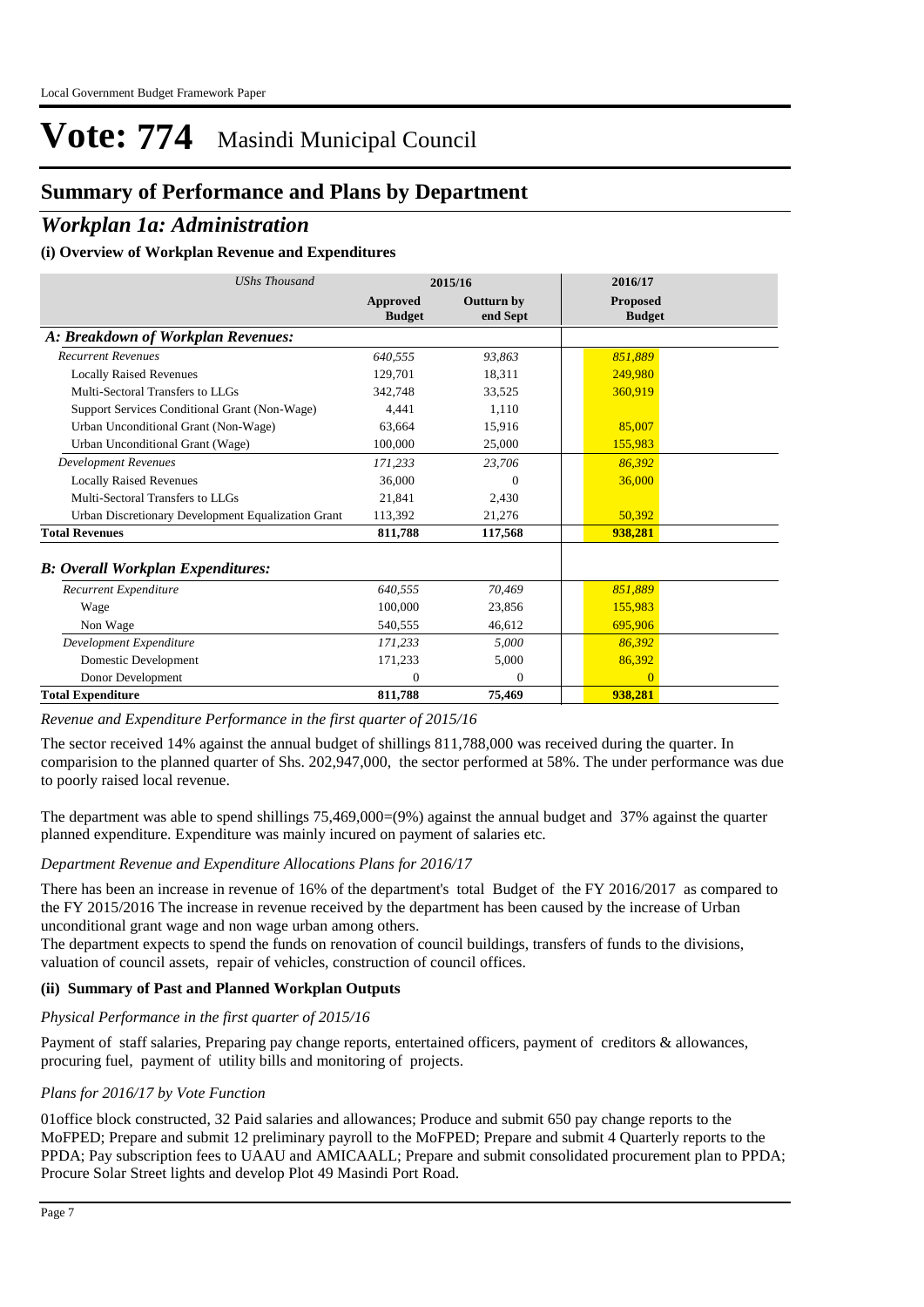## *Workplan 1a: Administration*

#### *Medium Term Plans and Links to the Development Plan*

Capacity building of staff and councilors to enhance human capital development, procurement of computers to promote science and technology and inovation, mainstreaming HIV/AIDS to promote a sustainable population, purchase of land to improve on the stock and quality of economic infrastructure, valuation of property, formulation of ordinances to strengthen good governance, recruitment of staff to provide gainful employment, monitoring and supervision to enhance accountability, among others.

#### N/A **(iii) Details of Off-Budget Activities carried out by NGOs, Central Government, the Private Sector and Donors**

#### **(iv) The three biggest challenges faced by the department in improving local government services**

#### *Financial resource constraint 1.*

Funds obtained not adequate to facilitate the planned activities

#### *Limited wage ceiling for recruitment of more staff 2.*

This restricts any recruitment need and plan

*Staffing gaps arising from structural challenges 3.*

This leads to non recruitment of IT specialist despite the use of e- Government

### *Workplan 2: Finance*

#### **(i) Overview of Workplan Revenue and Expenditures**

| <b>UShs Thousand</b>                     | 2015/16                   |                        | 2016/17                          |  |
|------------------------------------------|---------------------------|------------------------|----------------------------------|--|
|                                          | Approved<br><b>Budget</b> | Outturn by<br>end Sept | <b>Proposed</b><br><b>Budget</b> |  |
| A: Breakdown of Workplan Revenues:       |                           |                        |                                  |  |
| <b>Recurrent Revenues</b>                | 426,083                   | 81,043                 | 507,744                          |  |
| <b>Locally Raised Revenues</b>           | 90,592                    | 19,190                 | 104,592                          |  |
| Multi-Sectoral Transfers to LLGs         | 235,250                   | 36,793                 | 248,015                          |  |
| Urban Unconditional Grant (Non-Wage)     | 33,560                    | 8,390                  | 47,446                           |  |
| Urban Unconditional Grant (Wage)         | 66,680                    | 16,670                 | 107,690                          |  |
| <b>Development Revenues</b>              | 27,380                    | 2,403                  | $\theta$                         |  |
| Multi-Sectoral Transfers to LLGs         | 27,380                    | 2,403                  |                                  |  |
| <b>Total Revenues</b>                    | 453,463                   | 83,446                 | 507,744                          |  |
| <b>B: Overall Workplan Expenditures:</b> |                           |                        |                                  |  |
| Recurrent Expenditure                    | 426,083                   | 81,043                 | 507,744                          |  |
| Wage                                     | 66,680                    | 16,670                 | 47,446                           |  |
| Non Wage                                 | 359,403                   | 64,373                 | 460,298                          |  |
| Development Expenditure                  | 27,380                    | 2,403                  | $\theta$                         |  |
| Domestic Development                     | 27,380                    | 2,403                  |                                  |  |
| Donor Development                        | $\Omega$                  | $\Omega$               | $\Omega$                         |  |
| <b>Total Expenditure</b>                 | 453,463                   | 83,446                 | 507,744                          |  |

#### *Revenue and Expenditure Performance in the first quarter of 2015/16*

A total shillings 83,446,000= (18%) against the annual budget of shillings 453,463,000 was received during the quarter. In comparision to the planned quarter of Shs. 113,366,000, the sector performed at 74%.

Out of the total sum of Shs. 83,446,000 received the department was able to spend shillings 83,446,000=(18%) against the annual budget and 74% against the quarter planned expenditure. Expenditure was mainly incured on the following line items; Payment of salaries among others.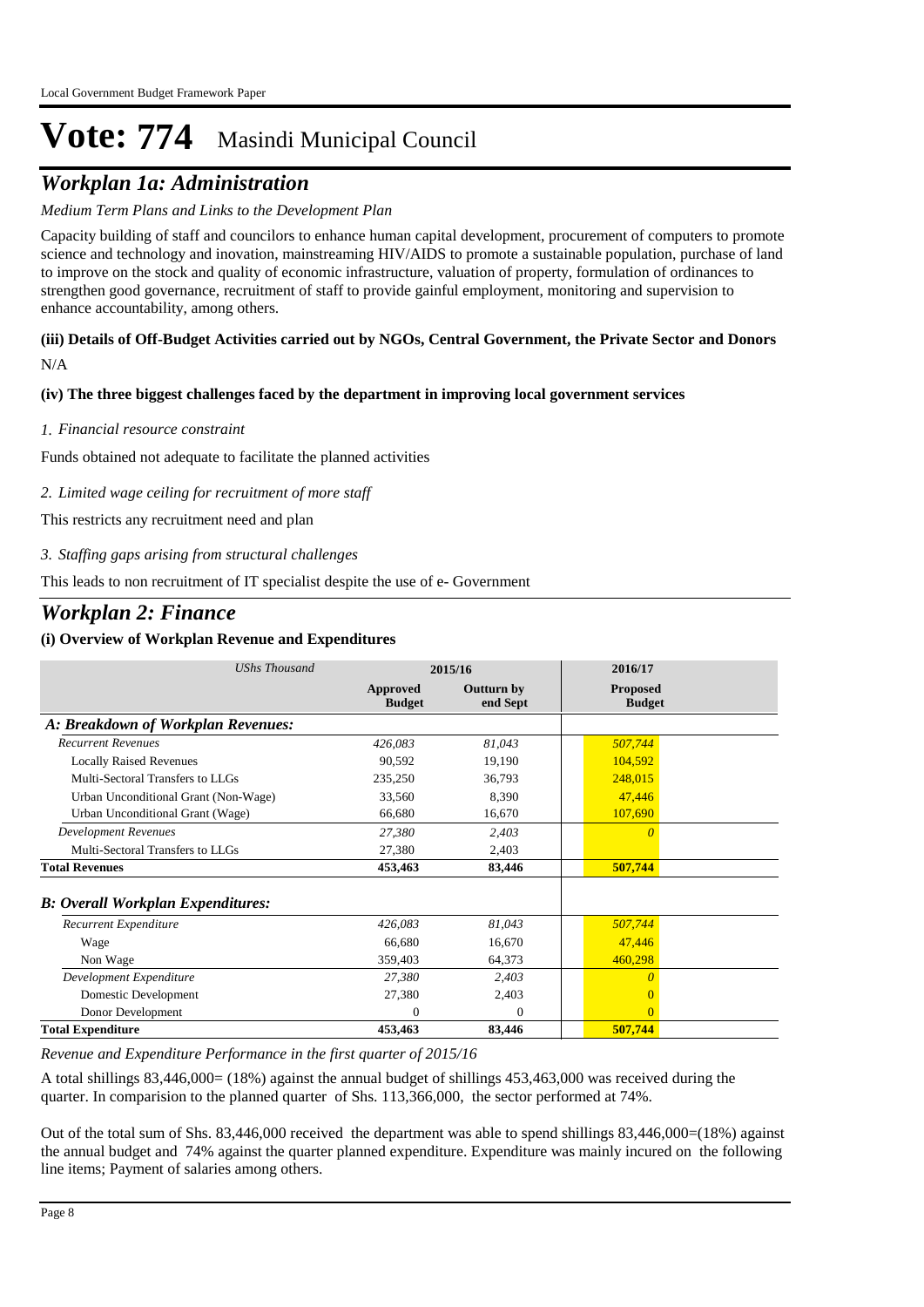## *Workplan 2: Finance*

#### *Department Revenue and Expenditure Allocations Plans for 2016/17*

There has been an increase in revenue by 12% of the department's total budget for the next FY as compared to this FYs budget . The increament has been caused by the increase in revenue allocation in the areas of locally raised revenue and theurban unconditional grant non wage

The department expects to spend funds on production of the budget and final accounts, revenue mobilisation and sensitisation of the tax payers, evaluation of the tax payers, followup on the payment of taxes etc.

#### **(ii) Summary of Past and Planned Workplan Outputs**

#### *Physical Performance in the first quarter of 2015/16*

Holding of the revenue enhancement meetings, Preparation of the departmental Q4 progress report, Sensitisation of the public on Property tax. Preparing and submitting of Final Accounts for F/Y 2014/2015 to the OAG, , Procurement of assorted and printed stationary, comsolidateting the approved budget estimates for FY 2015/2016 and circulating them to the relevant stakeholders.

#### *Plans for 2016/17 by Vote Function*

Coordination of the preparation of annual budgets and workplans for FY 2016/2017, Prepare monthly & quarterly financial reportsy, Preparation and submission of Draft Final Accounts FY 2014/2015 Carry out revenue mobilisation programmes, posting and reconciling all books of account. The department so far has carried out the following activities: Prepared and submitted final accounts for F/Y 2014/15 to the Office of the Auditor general etc.

#### *Medium Term Plans and Links to the Development Plan*

The department is focused on seeing improvement in key outputs over the medium term in revenue mobilisation and realisation and in order to achieve this, we shall employ better methods of data collection and compilation, staff skills enhancement and timely assesment.

## **(iii) Details of Off-Budget Activities carried out by NGOs, Central Government, the Private Sector and Donors**

N/A

#### **(iv) The three biggest challenges faced by the department in improving local government services**

#### *Under staffing 1.*

Out of the 15 staff who are supposed to be in Finance department at Municipal level, we only have 7 staff implying that the workload has to be shared among the available few staff which at times leads to the delays in the production of mandatory reports.

#### *Lack of transport Equipmwnt 2.*

The department has no means of transport which makes our role of revenue mobilisation and enforcement difficult.

#### *Some Revenue sources do not attract bidders 3.*

This is a challenge in that when these revenue sources are not tendered, the entity is forced to get care takers of these revenue sources who do it at a lower price and at times do not remit this money timely as required.

### *Workplan 3: Statutory Bodies*

| UShs Thousand                                 | 2015/16                   |                               | 2016/17                          |
|-----------------------------------------------|---------------------------|-------------------------------|----------------------------------|
|                                               | Approved<br><b>Budget</b> | <b>Outturn by</b><br>end Sept | <b>Proposed</b><br><b>Budget</b> |
| A: Breakdown of Workplan Revenues:            |                           |                               |                                  |
| <b>Recurrent Revenues</b>                     | 289.856                   | 82.222                        | 219,338                          |
| <b>Locally Raised Revenues</b>                | 96,566                    | 33,904                        | 96,566                           |
| Multi-Sectoral Transfers to LLGs              | 96.937                    | 26,545                        | 96.937                           |
| Support Services Conditional Grant (Non-Wage) | 73,565                    | 16.075                        |                                  |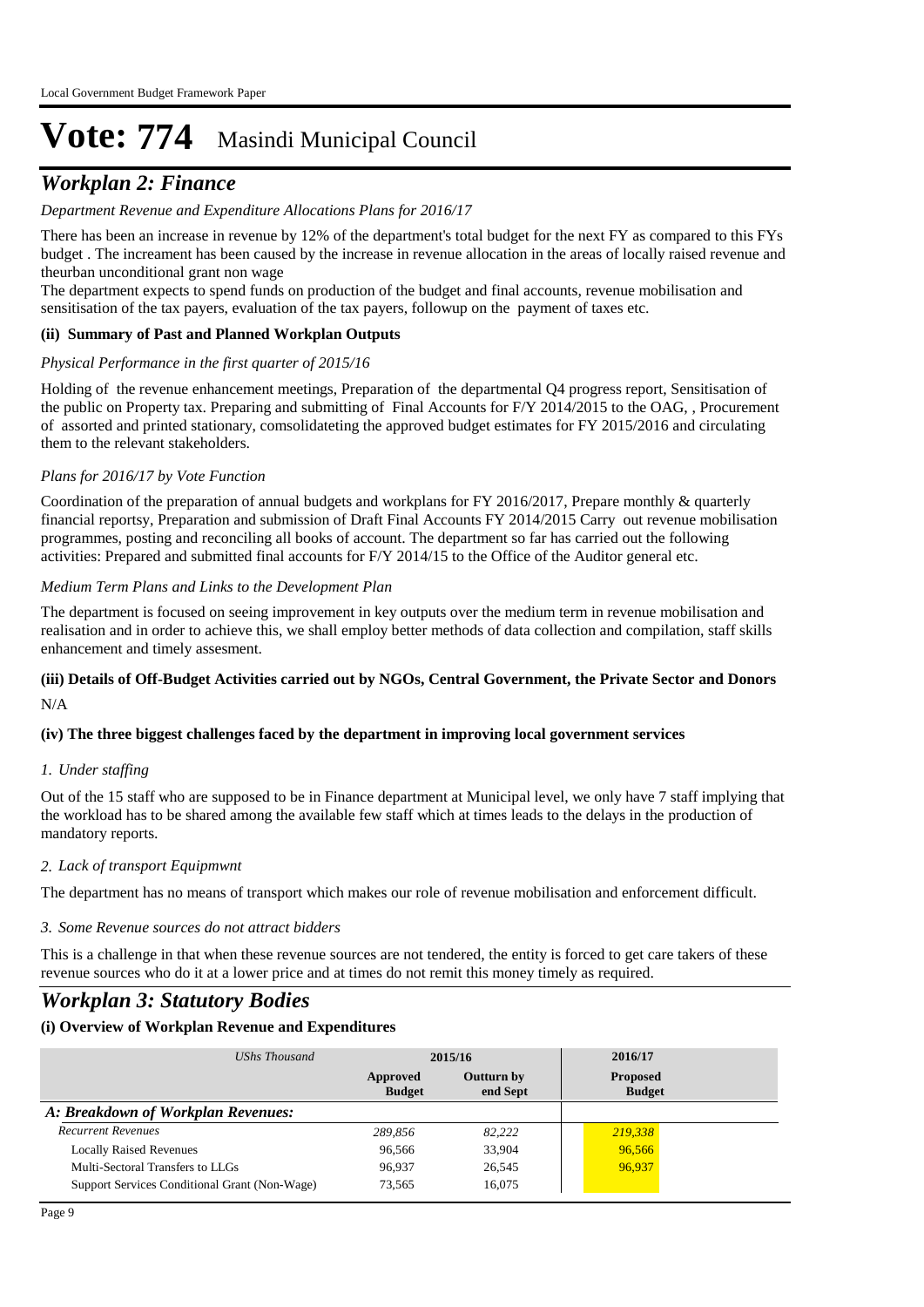### *Workplan 3: Statutory Bodies*

| <b>UShs Thousand</b>                     | 2015/16                   |                               | 2016/17                          |  |
|------------------------------------------|---------------------------|-------------------------------|----------------------------------|--|
|                                          | Approved<br><b>Budget</b> | <b>Outturn by</b><br>end Sept | <b>Proposed</b><br><b>Budget</b> |  |
| Urban Unconditional Grant (Non-Wage)     | 17,031                    | 4,258                         | 20,078                           |  |
| Urban Unconditional Grant (Wage)         | 5,757                     | 1,439                         | 5,757                            |  |
| <b>Total Revenues</b>                    | 289,856                   | 82,222                        | 219,338                          |  |
| Recurrent Expenditure                    | 333,661                   | 62.661                        | 219,338                          |  |
| <b>B: Overall Workplan Expenditures:</b> |                           |                               |                                  |  |
| Wage                                     | 49,562                    | 8,424                         | 5,757                            |  |
| Non Wage                                 | 284,099                   | 54,237                        | 213,581                          |  |
| Development Expenditure                  | 0                         | $\theta$                      | $\theta$                         |  |
| Domestic Development                     | 0                         | $\theta$                      |                                  |  |
| Donor Development                        | $\Omega$                  | $\Omega$                      | $\Omega$                         |  |
| <b>Total Expenditure</b>                 | 333,661                   | 62,661                        | 219,338                          |  |

#### *Revenue and Expenditure Performance in the first quarter of 2015/16*

A total Shs 93,173,000 (28%) against the annual budget of Shs 333,661,000 was received during the quarter. In comparison to the planned quarter of Shs 83,415,000 the Sector performed at 112%. The overperformance was due to transfer of funds to councilors for facilitation of their tour during the month of September.

The department was able to spend Shs 62,661,000 (19%) against the annual budget and 75% against the quarter planned expenditureon on recurrent especially payment of non wage.

#### *Department Revenue and Expenditure Allocations Plans for 2016/17*

During the FY 2016/2017, there has been adecrease of 24% as compared from this FY's budget . The decrease is attributed to non inclusion of ex gratia and political leaders salaries.

The expenditure for the department will carter for the payment of councillor's allowance, payment of service providers, payment of utilities, study tours for councillor's, repair of the motorcylces and wage for technical and political leaders.

#### **(ii) Summary of Past and Planned Workplan Outputs**

#### *Physical Performance in the first quarter of 2015/16*

5 Full Council meetings held, 28 Standing Committees held, 12 Multisectoral Committee meetings held and 6 Staff paid salary.

#### *Plans for 2016/17 by Vote Function*

06 Council and 18 Standing Committee meetings will be held; 7 Staff paid salary and transport allowances; 23 Councilors paid their allowances; 24 sets of Council and Committee minutes produced; 4 Quarterly progress reports produced; and12 Council projects monitored monitoring and supervision

As for the Divisions, the following are the planned out puts and physical performance; 24 Full Council meetings held; 24 Sectoral Committee meetings held; 18 Multi Purpose Committee meetings held etc.

#### *Medium Term Plans and Links to the Development Plan*

Organizing and holding Council and Committee sessions to enhance good governance, capacity building to enhance human capital development, promoting security, monitoring to enhance accountablity and transparency, payment of staff salaries and councilors' emoluments.

#### N/A **(iii) Details of Off-Budget Activities carried out by NGOs, Central Government, the Private Sector and Donors**

#### **(iv) The three biggest challenges faced by the department in improving local government services**

#### *Staffing gaps 1.*

Inadequate staffing due to the ban on the recruitment by the Public Service. This eventually causes untimely production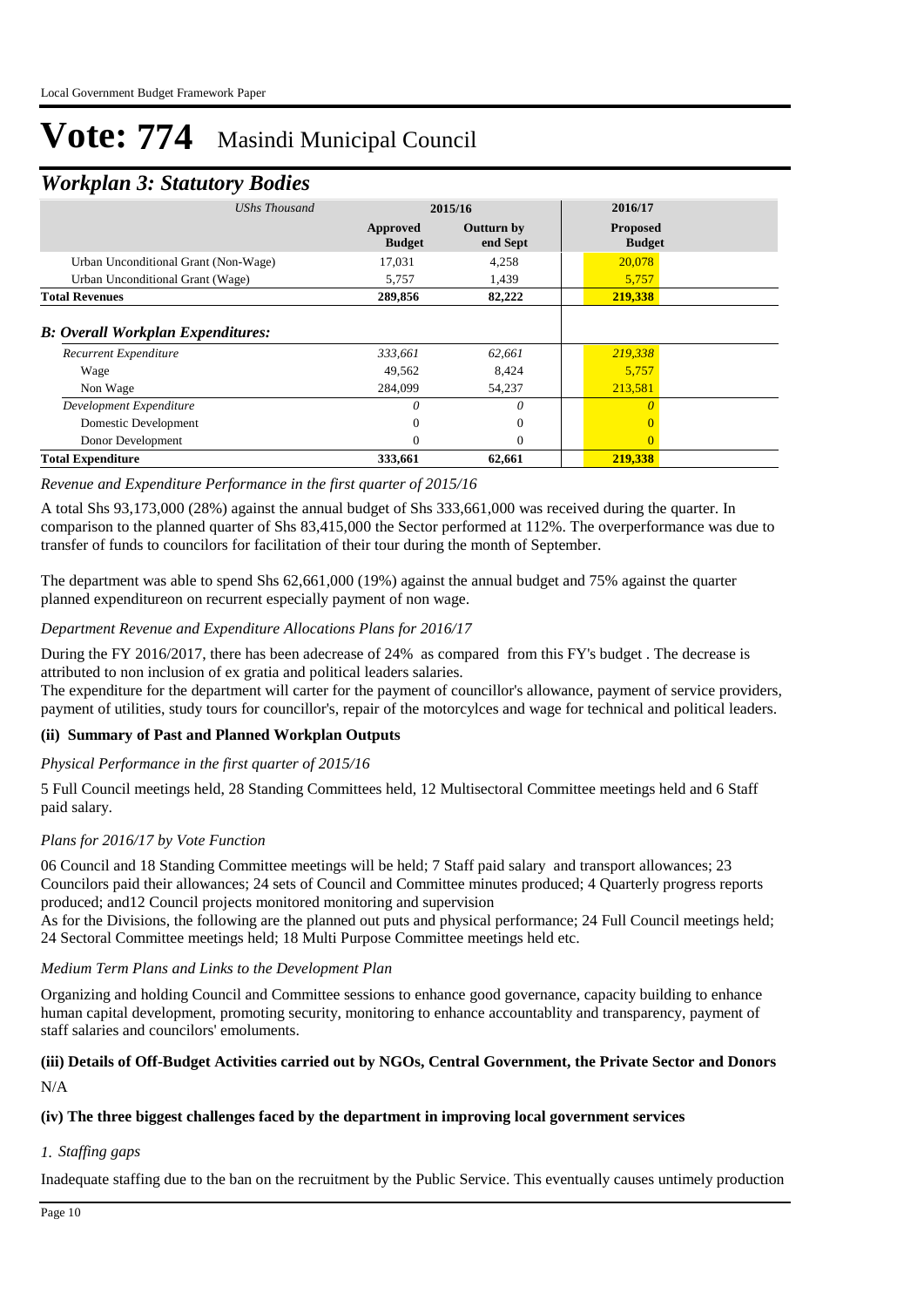## *Workplan 3: Statutory Bodies*

of mandatory documents, which eventaully affects service delivery in many of the councils.

#### *Inadequate funds 2.*

This arises from a reduction of local revenue thus affecting the numerical size of 20% amidst a bigger Council that should be facilitated on besides the inadequate funds to support staff in the sector.

#### *Knowledge gaps 3.*

Most councilors and staff are less knowledgable about procurement guidelines, rules of procedures when it comes to delibeartion in Council. Additionally, many of the Councillors do not have law books.

### *Workplan 4: Production and Marketing*

#### **(i) Overview of Workplan Revenue and Expenditures**

| <b>UShs Thousand</b>                     |                                  | 2015/16                       | 2016/17                          |
|------------------------------------------|----------------------------------|-------------------------------|----------------------------------|
|                                          | <b>Approved</b><br><b>Budget</b> | <b>Outturn by</b><br>end Sept | <b>Proposed</b><br><b>Budget</b> |
| A: Breakdown of Workplan Revenues:       |                                  |                               |                                  |
| <b>Recurrent Revenues</b>                | 54,661                           | 11,246                        | 60,766                           |
| <b>Locally Raised Revenues</b>           | 13,325                           | 770                           | 13.325                           |
| Multi-Sectoral Transfers to LLGs         | 103                              | 167                           | 103                              |
| Sector Conditional Grant (Non-Wage)      | $\Omega$                         | $\Omega$                      | 3,204                            |
| Sector Conditional Grant (Wage)          | 28,074                           | 7,019                         | 28,071                           |
| Urban Unconditional Grant (Non-Wage)     | 7,493                            | 1,873                         | 10,594                           |
| Urban Unconditional Grant (Wage)         | 5,665                            | 1,416                         | 5,470                            |
| <b>Development Revenues</b>              | 905                              | 0                             | $\theta$                         |
| Multi-Sectoral Transfers to LLGs         | 905                              | $\Omega$                      |                                  |
| <b>Total Revenues</b>                    | 55,566                           | 11,246                        | 60,766                           |
| <b>B: Overall Workplan Expenditures:</b> |                                  |                               |                                  |
| Recurrent Expenditure                    | 54,661                           | 7,307                         | 60,766                           |
| Wage                                     | 33,739                           | 4,763                         | 33,541                           |
| Non Wage                                 | 20,921                           | 2,543                         | 27,225                           |
| Development Expenditure                  | 905                              | $\theta$                      |                                  |
| Domestic Development                     | 905                              | $\overline{0}$                |                                  |
| Donor Development                        | $\Omega$                         | $\Omega$                      | $\Omega$                         |
| <b>Total Expenditure</b>                 | 55,566                           | 7,307                         | 60,766                           |

*Revenue and Expenditure Performance in the first quarter of 2015/16*

The Sector received 20% against the annual budget for the first quarter. In comparision to the planned quarter it performed at 81%. The over performance was due to the increased locally raised revenue.

The department was able to spend shillings 13% against the annual budget and 53% against the quarter planned ependiture.

#### *Department Revenue and Expenditure Allocations Plans for 2016/17*

In the financial year 2016/2017, there has been an increase in revenue by 9% as compared to this year's budget, This has been brought about by the inclusion on non wage wage under agriculture sector.

The department expects to spend it is budget on payment of salaries, construction of market shade and abattoir, payment of the service providers.

#### **(ii) Summary of Past and Planned Workplan Outputs**

*Physical Performance in the first quarter of 2015/16*

 2240 carcasses of Meat and 994 carcasses of pork inspected,66 Farms visited, 5 Diseases controlled such as NCD,Gumburo,Crop pestsand vectors controlled, FMD,Fowl pox and Fowl typhoid, 104 animals treated against Page 11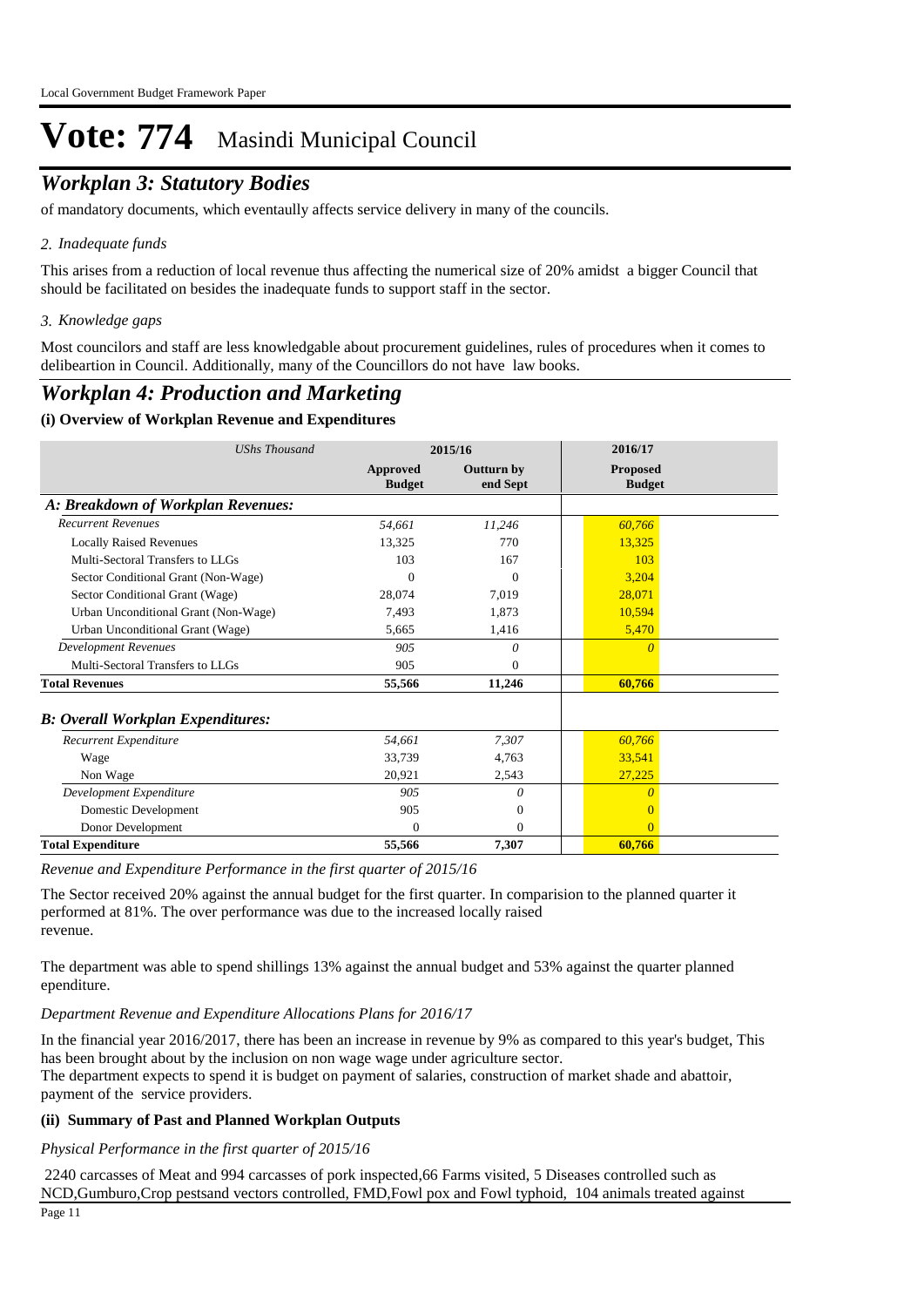## *Workplan 4: Production and Marketing*

different type of diseases,3 Producer groups linked to local markets,3 Fish ponds constructed and stocked with fish, 500kgs of fish harvested in Municipality, 38 Tsetse traps deployed in Municipality, 4 anti- Vermin operations executed in Municipality etc.

#### *Plans for 2016/17 by Vote Function*

 Staffs paid salar Animals treated against diseases like Nagana, Stores inspected, Daily Inspection of hides and skins done, Sessions of Vaccination of animals done, 4 Divisions Monitored under OWC activities , Monthly reports prepared, Quarterly progress reports prepared.

#### *Medium Term Plans and Links to the Development Plan*

The department will continue to carry out vaccination of all livestock, birds and pets, trainning of farmers and establishement of urban farming demonstration sites, Supply of inputs and carrying out meat inspection.

#### NA **(iii) Details of Off-Budget Activities carried out by NGOs, Central Government, the Private Sector and Donors**

#### **(iv) The three biggest challenges faced by the department in improving local government services**

#### *Lack of transport 1.*

This hinders movement plus work and it is so costly to hire a motorcycle when iam going to work in the field.

#### *Lack of Vaccines 2.*

Lack of funds to purchase Vaccines for vaccination of birds and animals leads to death of birds and animals.When pets are not vaccinated, they become rabied, bite human beings and they also become rabied leading to death of those people.

#### *Inadequate funding 3.*

This has led to failure of trainning of farmers on proper management of livestock and birds and disease control which leads to death of animals and birds.

## *Workplan 5: Health*

| UShs Thousand                        |                           | 2015/16                       | 2016/17                          |
|--------------------------------------|---------------------------|-------------------------------|----------------------------------|
|                                      | Approved<br><b>Budget</b> | <b>Outturn by</b><br>end Sept | <b>Proposed</b><br><b>Budget</b> |
| A: Breakdown of Workplan Revenues:   |                           |                               |                                  |
| <b>Recurrent Revenues</b>            | 572,040                   | 133.603                       | 579,729                          |
| <b>Locally Raised Revenues</b>       | 33,804                    | 1.920                         | 33,804                           |
| Multi-Sectoral Transfers to LLGs     | 115,280                   | 25,944                        | 115,280                          |
| Sector Conditional Grant (Non-Wage)  | 52,128                    | 13,032                        | 59,258                           |
| Sector Conditional Grant (Wage)      | 367,120                   | 91,780                        | 367,145                          |
| Urban Unconditional Grant (Non-Wage) | 3.708                     | 927                           | 4.242                            |
| Development Revenues                 | 102.505                   | 20,501                        | 36,701                           |
| Development Grant                    | 102,505                   | 20,501                        | 36,701                           |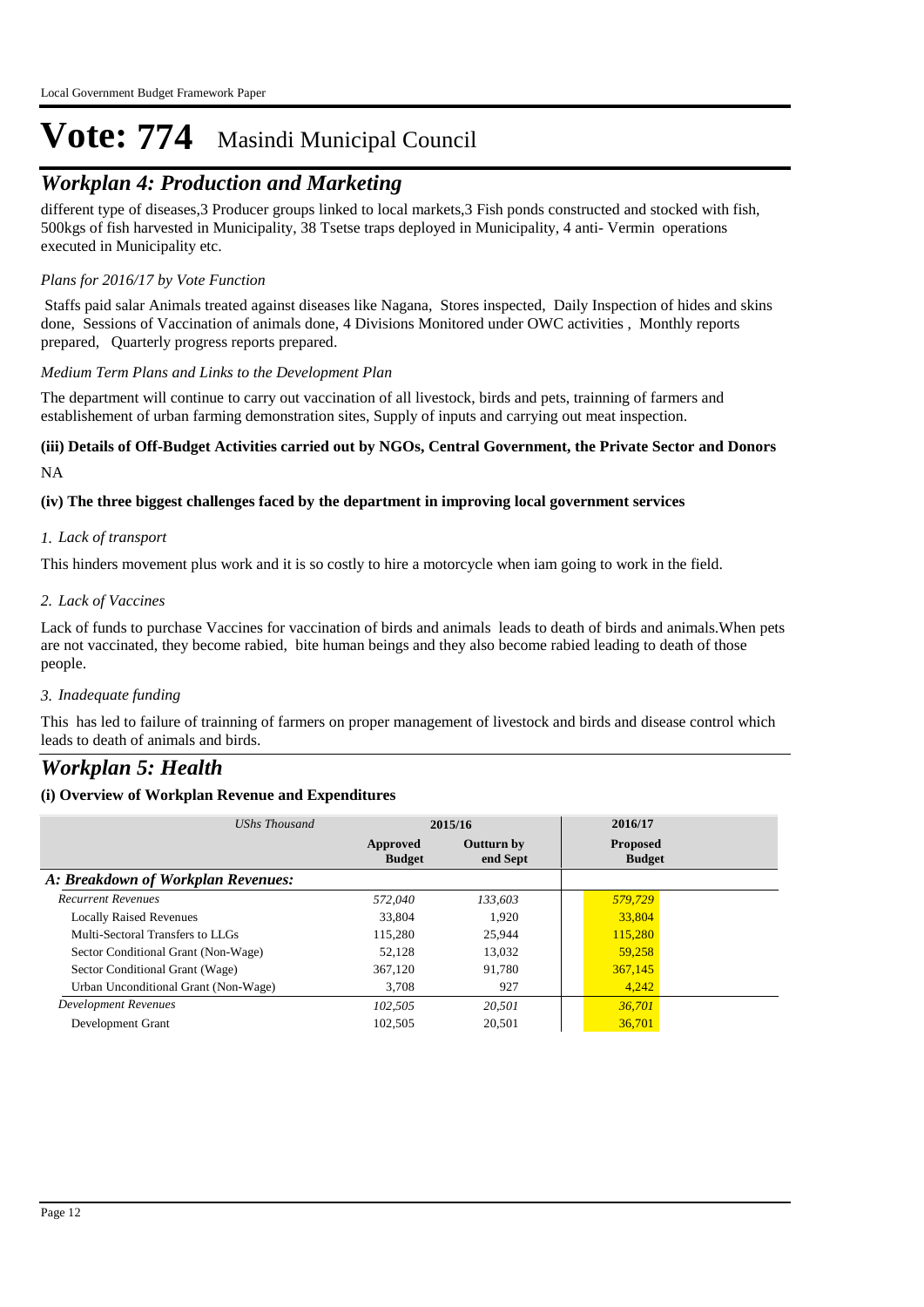### *Workplan 5: Health*

| UShs Thousand                             |                           | 2015/16                       | 2016/17                          |
|-------------------------------------------|---------------------------|-------------------------------|----------------------------------|
|                                           | Approved<br><b>Budget</b> | <b>Outturn by</b><br>end Sept | <b>Proposed</b><br><b>Budget</b> |
| <b>Total Revenues</b>                     | 674,545                   | 154,104                       | 616,429                          |
| <b>B</b> : Overall Workplan Expenditures: |                           |                               |                                  |
| Recurrent Expenditure                     | 572,040                   | 116.422                       | 579,729                          |
| Wage                                      | 367,120                   | 76,687                        | 367,145                          |
| Non Wage                                  | 204,920                   | 39,734                        | 212,584                          |
| Development Expenditure                   | 102,505                   | $\theta$                      | 36,701                           |
| Domestic Development                      | 102,505                   | $\mathbf{0}$                  | 36,701                           |
| Donor Development                         | $\Omega$                  | $\overline{0}$                | $\Omega$                         |
| <b>Total Expenditure</b>                  | 674,545                   | 116,422                       | 616,429                          |

#### *Revenue and Expenditure Performance in the first quarter of 2015/16*

23% was received for the 1st quarter against the annual budet. In comparision to the planned quarter ,the sector received 91% . The was under performance of locally raised

revenue. The department was able to spend 17% against the annual and 69% against the quarter respectively.Expenditure was mainly incurred on wage and recurrent expenditure.

#### *Department Revenue and Expenditure Allocations Plans for 2016/17*

In the next financial year 2016/2017, there has been a decrease in revenue of 9% of the department. The decrease has been brought by non inclusion of PRDP funding. Howwever there has been an increase in the PHC development. The department expects to spend the funds as follows:- payment of staff salaries, recruitment of more staffs, sensitisation of the communities, carrying out outreaches, providing minimum health care services,construction of the health centres etc.

#### **(ii) Summary of Past and Planned Workplan Outputs**

#### *Physical Performance in the first quarter of 2015/16*

Payment of the staff salaries for 65 staff, remittance of PHC non wage to 6 lower health units, burrying of unclaimed dead bodies, inspection of trade premises on sanitation, conducting child health plus, submission of quarterly reports to Ministry of health, conducting of staff supervision to lower health Units.

#### *Plans for 2016/17 by Vote Function*

1 Health centre fenced; 6 Health centres of Katasenywa, Nyakitibwa, Kibyama, Kibwona, Kirasa and Biizi supplied with drugs; 6 Health centres receive PHC Non-wage; 108 Immunisation sessions out reach conducted in all 6 Health centres ; 6 Health centres of Katasenywa, Nyakitibwa, Kibwona, Kibyama, Kirasa and Biizi supplied with gas cylinders and vaccines; 12 Monthly reports prepared; 4 Quarterly OBT reports prepared and submited to MOH etc.

#### *Medium Term Plans and Links to the Development Plan*

The department will continue renovation and construction of health centres; renovation and construction of staff quarters, carrying out immunisation , carrying out intergrated support suppervision;carrying out curative and preventive services; procurement of office equipment and staff uniforms; sensitisation of the public on food hygieneand Health related issues ; carrying out radio talk shows; supply of drugsand medical supplies to health units; fencing of health units among others.

#### **(iii) Details of Off-Budget Activities carried out by NGOs, Central Government, the Private Sector and Donors**

Promotion of Emtct strategy,FP,HCT by AMICALL (U).

#### **(iv) The three biggest challenges faced by the department in improving local government services**

#### *Under staffing in the department 1.*

Currently the department needs more staffs and promotion of best performing staffs.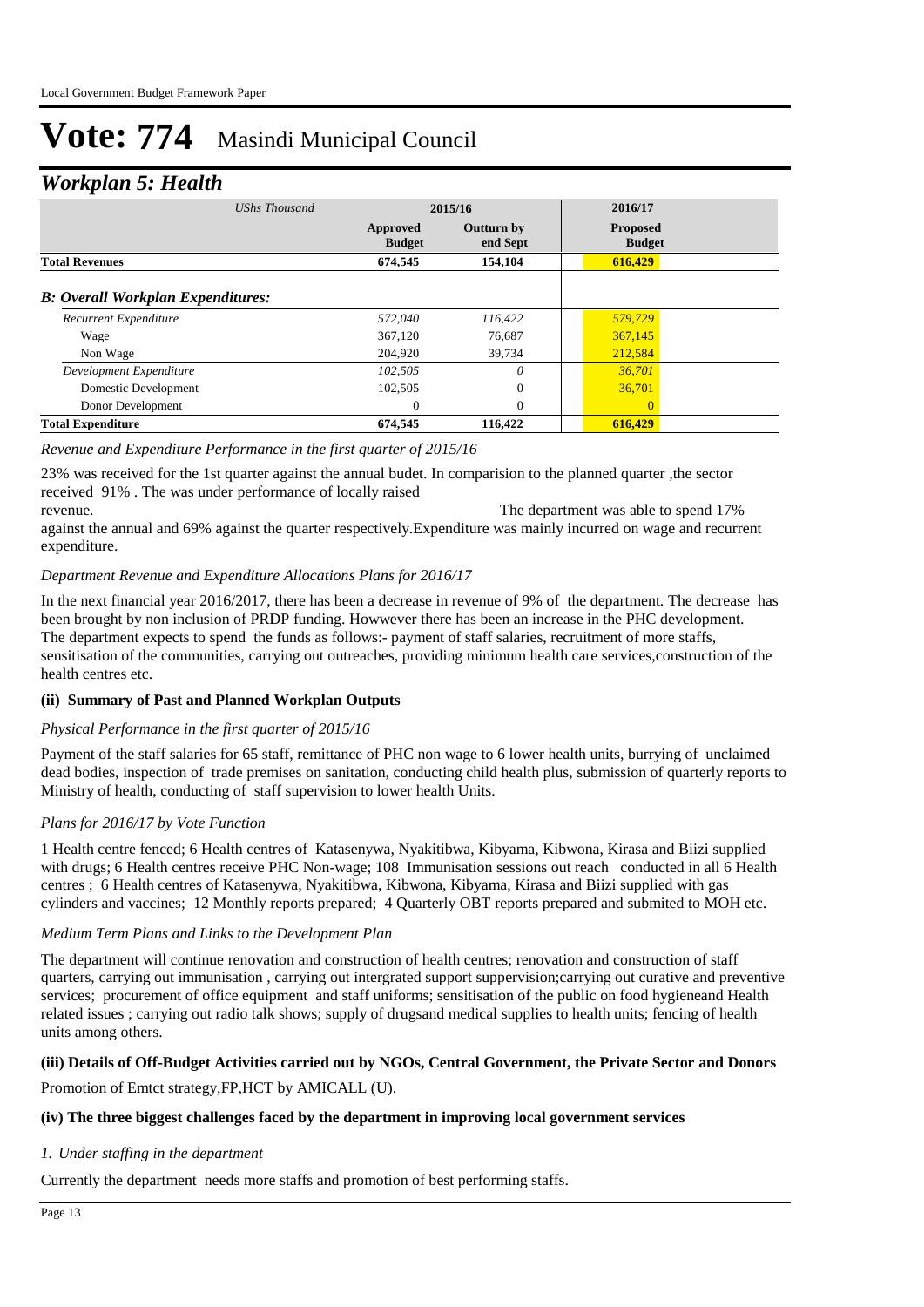## *Workplan 5: Health*

#### *Inadequate funding for the department 2.*

The department was only allocated shs 8,072,000 as PHC development which is minimal for carrying out development activities in the health centres like fencing and construction of an OPD

#### *Inadequate means of transport for the department 3.*

Health Centres are not able to carry out immunisation out reach,postnatal care and folowing up patients i.e for TB DOTS.

### *Workplan 6: Education*

#### **(i) Overview of Workplan Revenue and Expenditures**

| <b>UShs Thousand</b>                     |                           | 2015/16                       | 2016/17                          |
|------------------------------------------|---------------------------|-------------------------------|----------------------------------|
|                                          | Approved<br><b>Budget</b> | <b>Outturn by</b><br>end Sept | <b>Proposed</b><br><b>Budget</b> |
| A: Breakdown of Workplan Revenues:       |                           |                               |                                  |
| <b>Recurrent Revenues</b>                | 4.434.451                 | 1,187,840                     | 4,367,262                        |
| <b>Locally Raised Revenues</b>           | 24.670                    | 11,103                        | 24,670                           |
| Multi-Sectoral Transfers to LLGs         | 17.316                    | 714                           | 17.316                           |
| Other Transfers from Central Government  | 3.800                     | $\Omega$                      |                                  |
| Sector Conditional Grant (Non-Wage)      | 1,054,201                 | 342,407                       | 977,003                          |
| Sector Conditional Grant (Wage)          | 3,282,241                 | 820,560                       | 3,282,240                        |
| Urban Unconditional Grant (Non-Wage)     | 18,010                    | 4.503                         | 30,963                           |
| Urban Unconditional Grant (Wage)         | 34,212                    | 8,553                         | 35,070                           |
| <b>Development Revenues</b>              | 586.109                   | 117,222                       | 115,145                          |
| Development Grant                        | 586,109                   | 117,222                       | 115,145                          |
| <b>Total Revenues</b>                    | 5,020,560                 | 1,305,062                     | 4,482,407                        |
| <b>B: Overall Workplan Expenditures:</b> |                           |                               |                                  |
| Recurrent Expenditure                    | 4,434,451                 | 1,187,840                     | 4,367,262                        |
| Wage                                     | 3,316,453                 | 829,113                       | 3,317,309                        |
| Non Wage                                 | 1,117,998                 | 358,727                       | 1,049,953                        |
| Development Expenditure                  | 586.109                   | 12.370                        | 115,145                          |
| Domestic Development                     | 586,109                   | 12,370                        | 115,145                          |
| Donor Development                        | $\Omega$                  | $\boldsymbol{0}$              | $\Omega$                         |
| <b>Total Expenditure</b>                 | 5,020,560                 | 1,200,211                     | 4,482,407                        |

*Revenue and Expenditure Performance in the first quarter of 2015/16*

A total of 26% against the annual budget was received during the quarter. In comparision to the planned quarter the department performed at 104% for total revenues. However more revenues was received for USE and UPE capitation grants respectively.

The department spent 24% and 96% against the annual and quarterly planned expenditure respectively. Expenditure was mainly incurred on recurrent items etc.

#### *Department Revenue and Expenditure Allocations Plans for 2016/17*

In the next financial year 2016/2017, there has been a decrease of 11% of the total budget as compared to this FY 2015/2016 majorly being brought about by the reduction of conditional grant to primary, secondary and tertiary salaries and SFG.

The Department expects to spend a total Revenue majorly on wages, Transfer of capitation grants to schools, school inspection & monitoring , training of SMCs, construction of classrooms etc.

#### **(ii) Summary of Past and Planned Workplan Outputs**

#### *Physical Performance in the first quarter of 2015/16*

366 Primary, 126 Secondary, 26 Tertiary staff and 4 Education Officials paid salaries; 13664 UPE and 5913 USE benefiaries supported in schools; Music, Dance and Drama competitions for primary schools facilitated up to National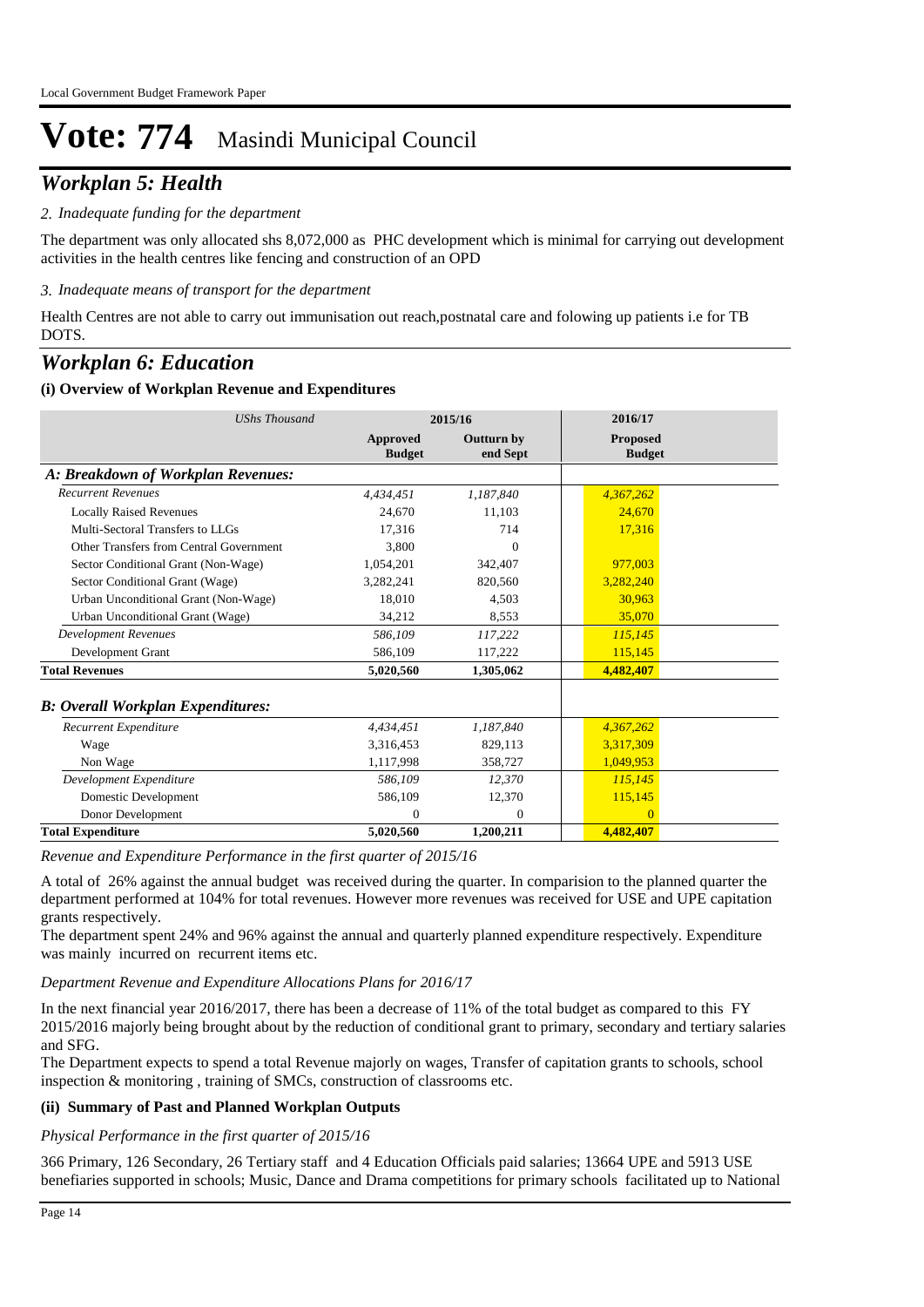### *Workplan 6: Education*

level; inspection reports produced, the sector annual budget produced; 50 primary, 16 secondary and I tertiary schools / institutions supervised/ monitored, one annual workplan prepared, senstization meetings held etc.

#### *Plans for 2016/17 by Vote Function*

A total of 537 staff paid salary, 29 School Management Committees trained, 13664 pupils and 6310 Students supported under UPE and USE/UPPET, 2 classrooms and 1 staff Quarters completedted,102 schools inspected per quarter and 4 inspection reports provided to council and 1 SNE facillity with 85 children made operational, MDD conducted, athletics conducted, UNEB coordinated, Data on enrolment and school infrastructure collected.

#### *Medium Term Plans and Links to the Development Plan*

 Supervision of schools, Suporting primary schools in music competitions and footbal clubs, holding termly planning and review meetings, trainning of Senior Education Assistants, Special Needs teachers (SNETS), Education staff and School Management Committees (SMCs), construction and completion of classroom rooms, construction, completion and rehabilitation of lined pit latrines, construction of the staff quarter houses and procurement of desks.

#### N/A **(iii) Details of Off-Budget Activities carried out by NGOs, Central Government, the Private Sector and Donors**

#### **(iv) The three biggest challenges faced by the department in improving local government services**

#### *Inadequate office space for staff in the department 1.*

This has led to inconviniences in handling clients and storage of documents and uncondusive working environment.

#### *Poor community support to school programms 2.*

This has led to school drop outs who lack adequate support to complete their education cycle especially in the provision of mid day meals and scholastic materials.

#### *Lack of sports equipments and facilities 3.*

This has led to low sports standards in the Municipal

### *Workplan 7a: Roads and Engineering*

| UShs Thousand                                      | 2015/16                   |                               | 2016/17                          |
|----------------------------------------------------|---------------------------|-------------------------------|----------------------------------|
|                                                    | Approved<br><b>Budget</b> | <b>Outturn by</b><br>end Sept | <b>Proposed</b><br><b>Budget</b> |
| A: Breakdown of Workplan Revenues:                 |                           |                               |                                  |
| <b>Recurrent Revenues</b>                          | 850,106                   | 181,352                       | 843,637                          |
| <b>Locally Raised Revenues</b>                     | 25,927                    | 894                           | 25,927                           |
| Multi-Sectoral Transfers to LLGs                   | 35,512                    | 1,578                         | 35,512                           |
| Other Transfers from Central Government            | 735,946                   | 165,700                       | 735,946                          |
| Urban Unconditional Grant (Non-Wage)               | 9,038                     | 2,259                         | 14,778                           |
| Urban Unconditional Grant (Wage)                   | 43,683                    | 10,921                        | 31,474                           |
| Development Revenues                               | 169,583                   | 28,731                        | 142,019                          |
| Development Grant                                  | 78,694                    | 15,739                        |                                  |
| <b>Locally Raised Revenues</b>                     | 10,000                    | $\Omega$                      | 10,000                           |
| Multi-Sectoral Transfers to LLGs                   | 14,889                    | 1,492                         |                                  |
| Urban Discretionary Development Equalization Grant | 66,000                    | 11,500                        | 132,019                          |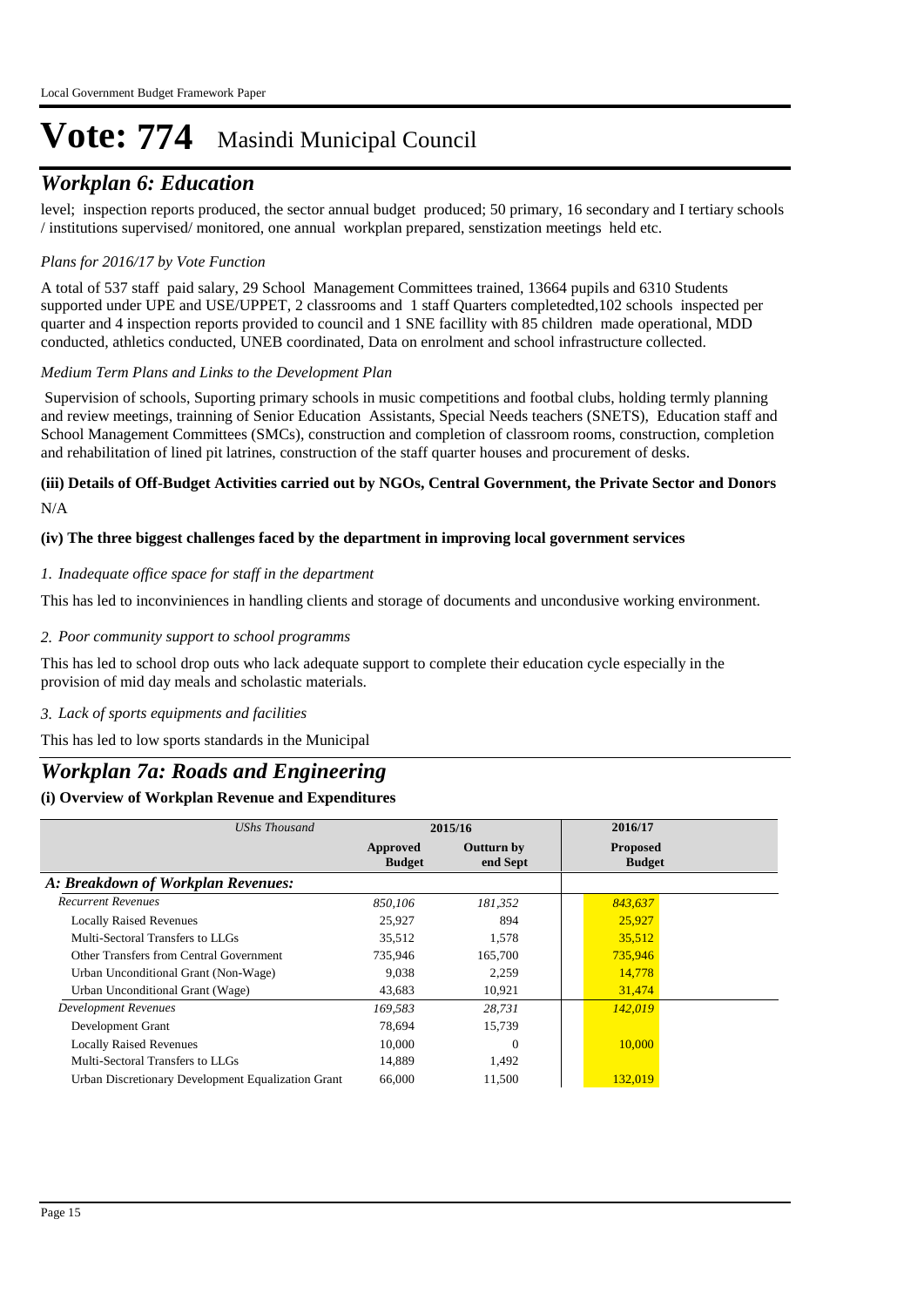### *Workplan 7a: Roads and Engineering*

|                                          | <b>UShs Thousand</b> | 2015/16                   |                               | 2016/17                          |  |
|------------------------------------------|----------------------|---------------------------|-------------------------------|----------------------------------|--|
|                                          |                      | Approved<br><b>Budget</b> | <b>Outturn by</b><br>end Sept | <b>Proposed</b><br><b>Budget</b> |  |
| <b>Total Revenues</b>                    |                      | 1,019,690                 | 210,083                       | 985,656                          |  |
| <b>B: Overall Workplan Expenditures:</b> |                      |                           |                               |                                  |  |
| <b>Recurrent Expenditure</b>             |                      | 850.106                   | 176.268                       | 843,637                          |  |
| Wage                                     |                      | 43,683                    | 8.416                         | 31,474                           |  |
| Non Wage                                 |                      | 806,424                   | 167,851                       | 812,163                          |  |
| Development Expenditure                  |                      | 169.583                   | 28.731                        | 142,019                          |  |
| Domestic Development                     |                      | 169,583                   | 28,731                        | 142,019                          |  |
| Donor Development                        |                      | $\theta$                  | $\theta$                      | $\Omega$                         |  |
| <b>Total Expenditure</b>                 |                      | 1,019,690                 | 204,999                       | 985,656                          |  |

#### *Revenue and Expenditure Performance in the first quarter of 2015/16*

The sector received 21% against the annual budget and 83% against the quarter respectively.

Out of the total sum of Shs. 210,083,000 received the department was able to spend 20% against the annual budget and 81% against the quarter planned expenditure. Expenditure was mainly incured on payment of Road maintanance workers and tarmacking of roads.

#### *Department Revenue and Expenditure Allocations Plans for 2016/17*

In the financial year 2016/2017, there has been a decrease of 3% as compared to this year's budget. The decrease has been brought about by non inclusion of PRDP funding to road rehabilitation.

The department expects to spend the funds on the following areas, payment of wages and graduity for road gangs, tarmacking of roads, routine mechanised road maintainance, installation of solar lighting systems on the streets, monitoring and supervision of the ongoing projects, payment of the utilities.

#### **(ii) Summary of Past and Planned Workplan Outputs**

#### *Physical Performance in the first quarter of 2015/16*

Routine Maintenance carried out on all the Municipal Council Urban roads in the Divivsions of Kigulya, Karujubu, Nyangahya and Central & other funds spent on operations of the Municipal Engineers office.

#### *Plans for 2016/17 by Vote Function*

5km of roads in Central Division to be graded , 334 km of urban roads routinely maintained in the Divisions of Nyangahya, Karujubu, Kigulya and Central, 2 Classrooms' under construction supervised, Construction and maintainance works in the divisions of Kigulya, Central, Nyangahya and Karujubu done, 14 Vehicles and construction equipments repaired and maintained, 240 Building plans assessed and recommended for approval, 0.25 km upgraded to bitumen etc.

#### *Medium Term Plans and Links to the Development Plan*

The department will continue to review the following: Routine maintenance & opening of roads, construction of classroom bocks, Construction of Health centres, purchase of furniture, tarmacking of roads, repair, maintenance and extension of street lights, construction of bore holes, extension of piped water to different areas, supervision of garbage recycling project, repair and maintenance of vehicles, plants and equipments.

#### $N/A$ **(iii) Details of Off-Budget Activities carried out by NGOs, Central Government, the Private Sector and Donors**

#### **(iv) The three biggest challenges faced by the department in improving local government services**

#### *Understaffing 1.*

There is limited staff in the department. There is need to increase the staff in the department. The Departmnet has only two permanent civil EnginAsst. Eng.Officer(mech)-currently HOD, 1 Driver, 1 hired Operator, 1 hired mechanic & 2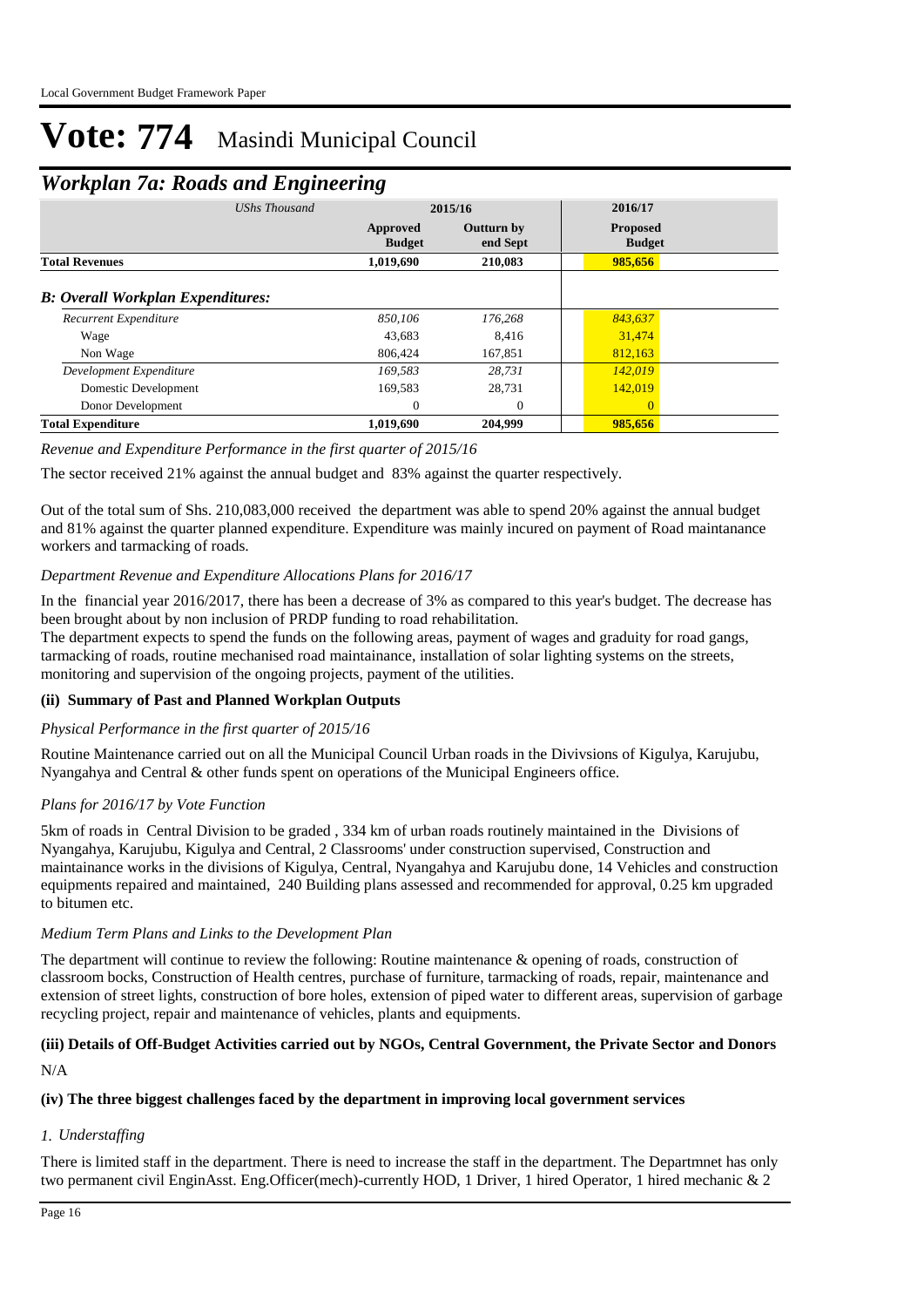## *Workplan 7a: Roads and Engineering*

hired road overseers.

#### *Insufficient resource allocation 2.*

The department receives limited IPFs as compared to the road works to be worked on. There is need for more funding to maintain feeder roads and also we need funding for maintenance of community access roads since there is no budgetary provision for them.

#### *Insufficient road equipments 3.*

Given the mode of operation which is force Account, it requires us to undertake the road works and yet we donot have a complete set of equipments. i.e No roller, water bouser, wheel loader etc. The existing while loader is not meant for road works.

### *Workplan 7b: Water*

#### **(i) Overview of Workplan Revenue and Expenditures**

*Revenue and Expenditure Performance in the first quarter of 2015/16*

*Department Revenue and Expenditure Allocations Plans for 2016/17*

N/A

#### **(ii) Summary of Past and Planned Workplan Outputs**

*Physical Performance in the first quarter of 2015/16*

*Plans for 2016/17 by Vote Function*

N/A

*Medium Term Plans and Links to the Development Plan*

N/A

N/A **(iii) Details of Off-Budget Activities carried out by NGOs, Central Government, the Private Sector and Donors** 

**(iv) The three biggest challenges faced by the department in improving local government services**

| 1. N/A |  |
|--------|--|
| N/A    |  |
| 2. N/A |  |
| N/A    |  |
| 3. N/A |  |
| N/A    |  |

### *Workplan 8: Natural Resources*

| UShs Thousand                      | 2015/16                   |                               | 2016/17                          |
|------------------------------------|---------------------------|-------------------------------|----------------------------------|
|                                    | Approved<br><b>Budget</b> | <b>Outturn by</b><br>end Sept | <b>Proposed</b><br><b>Budget</b> |
| A: Breakdown of Workplan Revenues: |                           |                               |                                  |
| <b>Recurrent Revenues</b>          | 173.798                   | 35,861                        | 164,998                          |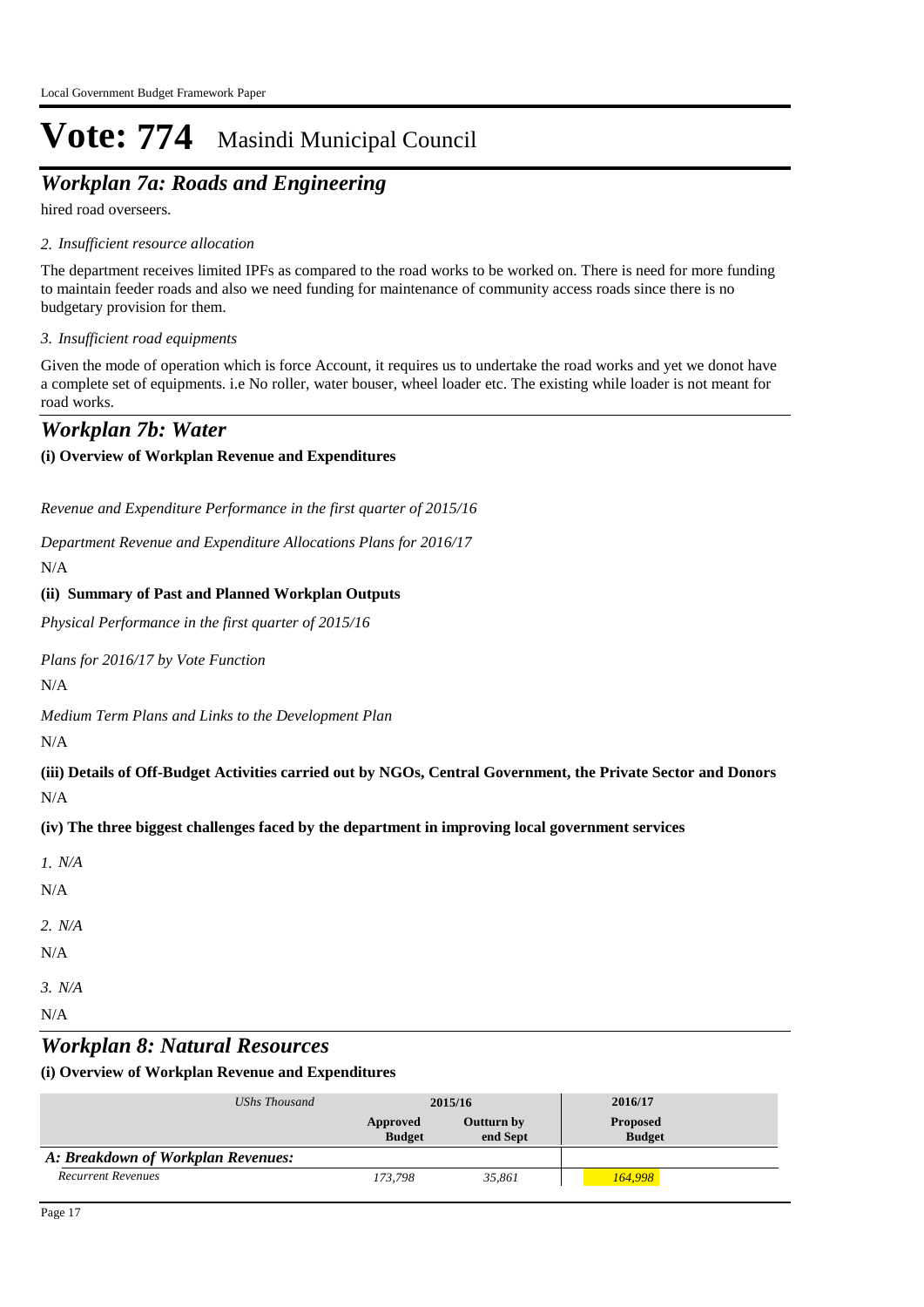### *Workplan 8: Natural Resources*

| <b>UShs Thousand</b>                               | 2015/16                          |                        | 2016/17                          |
|----------------------------------------------------|----------------------------------|------------------------|----------------------------------|
|                                                    | <b>Approved</b><br><b>Budget</b> | Outturn by<br>end Sept | <b>Proposed</b><br><b>Budget</b> |
| <b>Locally Raised Revenues</b>                     | 97,275                           | 18,410                 | 97,275                           |
| Multi-Sectoral Transfers to LLGs                   | 7,033                            | 78                     | 7,033                            |
| Sector Conditional Grant (Non-Wage)                | 11,804                           | 2,951                  | 67                               |
| Urban Unconditional Grant (Non-Wage)               | 22,811                           | 5,703                  | 28,249                           |
| Urban Unconditional Grant (Wage)                   | 34,876                           | 8,719                  | 32,375                           |
| <b>Development Revenues</b>                        | 51,314                           | 6,828                  | 27,000                           |
| <b>Locally Raised Revenues</b>                     | 24,000                           | $\Omega$               | 24,000                           |
| Urban Discretionary Development Equalization Grant | 27,314                           | 6,828                  | 3,000                            |
| <b>Total Revenues</b>                              | 225,112                          | 42,689                 | 191,998                          |
| <b>B: Overall Workplan Expenditures:</b>           |                                  |                        |                                  |
| Recurrent Expenditure                              | 173,798                          | 26,595                 | 164,998                          |
| Wage                                               | 34,876                           | 8,179                  | 32,375                           |
| Non Wage                                           | 138,922                          | 18,416                 | 132,624                          |
| Development Expenditure                            | 51,314                           | 600                    | 27,000                           |
| Domestic Development                               | 51,314                           | 600                    | 27,000                           |
| Donor Development                                  | $\mathbf{0}$                     | $\theta$               | $\theta$                         |
| <b>Total Expenditure</b>                           | 225,112                          | 27,195                 | 191,998                          |

*Revenue and Expenditure Performance in the first quarter of 2015/16*

In the quarter, the department received a total of Ushs. 42,689,000 performing at 19% against the annual budget of Ushs. 225,112,000 and 76% against the quarter budget of Ushs. 56,278,000.

Out of the received revenue, the department was able to spend Ushs. 27,195,000 Which performed at 12% against the annual planned expenditure and 48% against the quarter planned expenditure of Ushs. 56,278,000. The expenditure was incurred on recurrent items.

#### *Department Revenue and Expenditure Allocations Plans for 2016/17*

In the next FY there has been a decrease of 15% of the department's total revenue as compared to this FY's budget. The decrease has been brought about by the reduction of PRDP funding to the department.

The department plans to spend the revenue on Payment of staff salaries, payment of allowances for PPC, carrying out crack down for illegal developers,Titling of council land, payment of wages and graduity for compost plant works, beautification of the town etc.

#### **(ii) Summary of Past and Planned Workplan Outputs**

#### *Physical Performance in the first quarter of 2015/16*

03 staff paid salary, 78 building sites inspected, 89 plans approved, 04 Physical Planning Committee meetings held, 27 municipal projects screened, 01 Environmental Action Plan prepared, 39 enforcement notices issued, 01 land title deed secured, 365 tons of solid waste safely handled, 45.4 tons of manure produced, 26 workers paid wages and provided with protective gears / tools-Kikwanana site.

#### *Plans for 2016/17 by Vote Function*

In the FY 2016/17 the department plans to have 03 staff paid salary -bank, 400 building plans approved -TC's Office, 05 land titles (Plot 1,3 & 5 Kigoye road; Kijunjubwa/Kasigwa market Plot 28 Kijunjubwa road; Abattoir, bisereko road; Tennis court, Ashiton drive; Kisiita ward head quarters

) processed -Central Division, 18 Physical Planning Committee (PPC) meetings held -municipal chambers, 16 municipal projects screened -municipal wide, 26 compost plant workers paid wages etc.

#### *Medium Term Plans and Links to the Development Plan*

The department will continue to approve plans, sensitise communities on physical planning, need for having approved building plans& ENR management, conducting PPC meetings, payment of workers' wages plus provision of protective gears to operate the municipal compost plant, treatement of solid waste, production of manure, and preparation &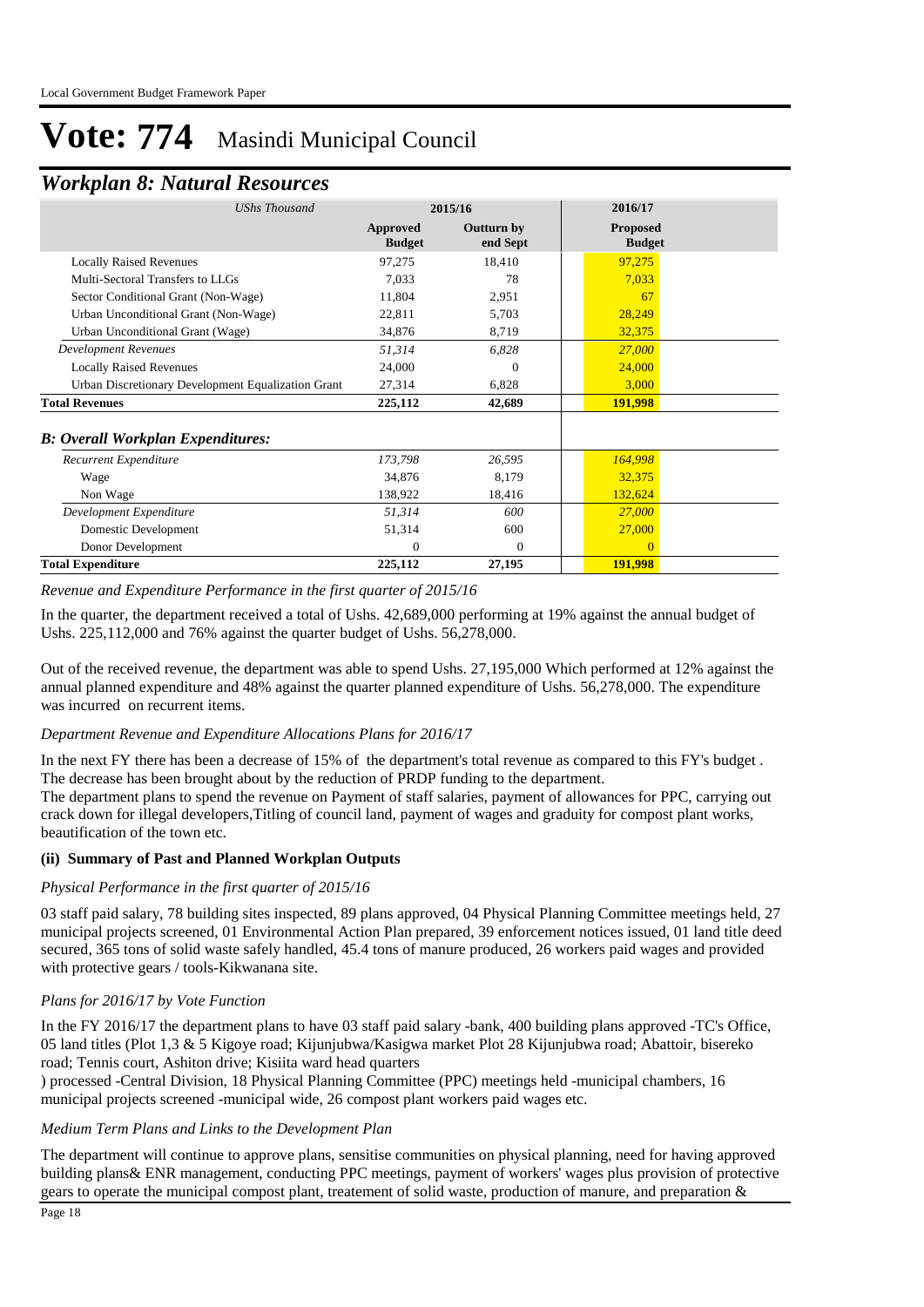## *Workplan 8: Natural Resources*

submission of quarterly OBT reports.

#### N/A **(iii) Details of Off-Budget Activities carried out by NGOs, Central Government, the Private Sector and Donors**

#### **(iv) The three biggest challenges faced by the department in improving local government services**

#### *Lack of a Physical Development Plan for over 75% of the municipality. 1.*

Currently, only 1 division (central) of masindi municipality has a structure plan and the rest of the divisions (Nyangahya, Kigulya and Karujubu) have never been planed save for Kinogozi cells.

*Little appretiation of physical planning and ENR mangement 2.*

Despite efforts made on sensitisation and trainings made by council, there is still Little appreciation of physical planning and ENR management concepts by our leaders and the general public.

#### *Limitted reliable funding for the sector 3.*

Todate, there is no specific conditional grant from the centre meant for physical planning and town beautification projects leaving the department to depend on the unreliable Locally Raised Revenue.

### *Workplan 9: Community Based Services*

#### **(i) Overview of Workplan Revenue and Expenditures**

| <b>UShs Thousand</b>                               | 2015/16                   |                               | 2016/17                          |
|----------------------------------------------------|---------------------------|-------------------------------|----------------------------------|
|                                                    | Approved<br><b>Budget</b> | <b>Outturn by</b><br>end Sept | <b>Proposed</b><br><b>Budget</b> |
| A: Breakdown of Workplan Revenues:                 |                           |                               |                                  |
| <b>Recurrent Revenues</b>                          | 237,784                   | 121,442                       | 202,675                          |
| <b>Locally Raised Revenues</b>                     | 20,317                    | 1.660                         | 20,317                           |
| Multi-Sectoral Transfers to LLGs                   | 31,380                    | 4,263                         | 31,380                           |
| Other Transfers from Central Government            | 91,000                    | 91,000                        | 50,000                           |
| Sector Conditional Grant (Non-Wage)                | 30,478                    | 8,367                         | 28,073                           |
| Urban Unconditional Grant (Non-Wage)               | 14.901                    | 3,725                         | 23,066                           |
| Urban Unconditional Grant (Wage)                   | 49,708                    | 12,427                        | 49,839                           |
| <b>Development Revenues</b>                        | 138,732                   | 8.851                         | 0                                |
| Other Transfers from Central Government            | 100,000                   | 1,105                         |                                  |
| Urban Discretionary Development Equalization Grant | 38,732                    | 7,746                         |                                  |
| <b>Total Revenues</b>                              | 376,516                   | 130,293                       | 202,675                          |
| <b>B: Overall Workplan Expenditures:</b>           |                           |                               |                                  |
| Recurrent Expenditure                              | 237,784                   | 115,805                       | 202,675                          |
| Wage                                               | 49.708                    | 12,427                        | 49,839                           |
| Non Wage                                           | 188,076                   | 103.378                       | 152,836                          |
| Development Expenditure                            | 138,732                   | 1,141                         | n                                |
| Domestic Development                               | 138,732                   | 1,141                         | $\Omega$                         |
| Donor Development                                  | $\mathbf{0}$              | $\Omega$                      | $\overline{0}$                   |
| <b>Total Expenditure</b>                           | 376,516                   | 116,946                       | 202,675                          |

#### *Revenue and Expenditure Performance in the first quarter of 2015/16*

The sector received 35% against the annual budget and 80% for the quarter. The under performance was due to non release of local revenue, YLP etc.

The department was able to spend 31% against the annual budget and 72% against the quarter planned expenditure. Expenditure was mainly incurred on wage and Non wage.

#### *Department Revenue and Expenditure Allocations Plans for 2016/17*

There has been a short fall of 46% of the department's total revenue for the FY 2016/2017 as compared from this

Page 19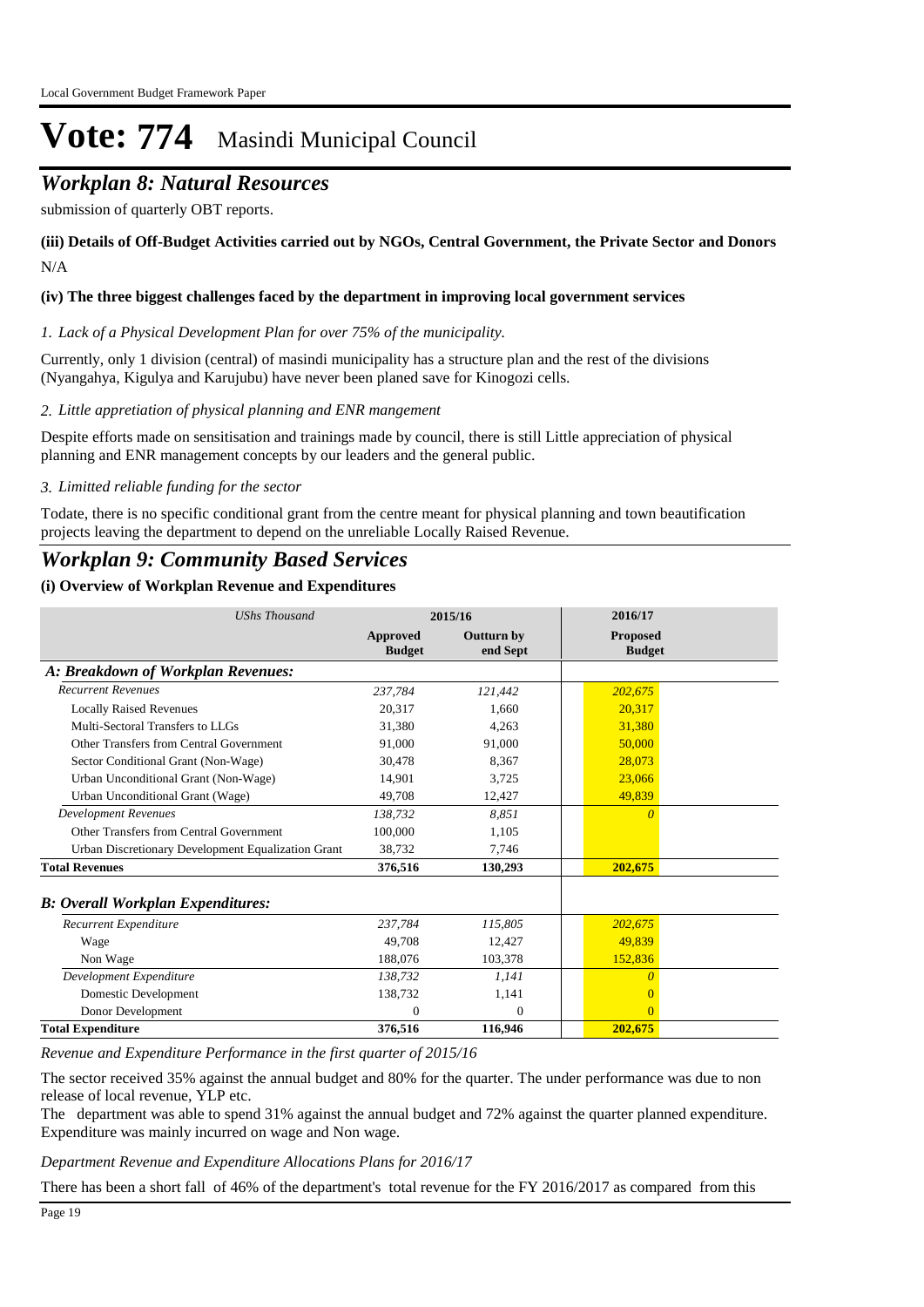## *Workplan 9: Community Based Services*

years budget and this has been due to a decrease in YLP fund, srapping off CDD grant and OPM microproject funds . The department expects to spend the funds on payment of staff salaries, Monitoring of community projects, community mobilisation and sensitisation, training adult learners, support to YLP groups.

#### **(ii) Summary of Past and Planned Workplan Outputs**

#### *Physical Performance in the first quarter of 2015/16*

71 groups supported under micro projects, staff meetings held at the municipal head quarters, YLP groups monitored, women council meeting held at the municipal, FAL instructors meetings held at the municipal headquarters, FAL classes supervised, 1 PWD council meetings held, selection of YLP project beneficiaries in all dividions, general monitoring carried out, staff supervision , youth day celebration held at central division.

#### *Plans for 2016/17 by Vote Function*

12 community sensitization meetings held, 40 CBO trained, 4 quarterly monitoring and supervision of community groups held, Vulnerable groups protected, 30 FAL classes supervised, 1 library week exhibition held, 200 youth and 100 teachers trained in computer skill, 4 library out reaches held, 4 library committee meetings held, 1 training on gender held, 4 youth,women and PWD council meetings held, 6 YLP groups supported.

#### *Medium Term Plans and Links to the Development Plan*

Community mobilization, sensitisation and empowerment, main streaming gender and disability issues, social protection of vulnerable groups, promoting adult literacy, promoting disemination of information and knowledge through the public library services.

#### N/A **(iii) Details of Off-Budget Activities carried out by NGOs, Central Government, the Private Sector and Donors**

#### **(iv) The three biggest challenges faced by the department in improving local government services**

#### *Un cordinated service delivery among stake holders 1.*

This has led to duplication of services in some areas and indequate services in other areas

#### *Un clear information flow in the community 2.*

It has resulted into confusion, panic and wastage of resources by the community. persons Some information is distorted by selfish persons for personal gains

#### *Gender inequality and discrimination 3.*

This has escallated domeestic violence, poverty, school drop outs, HIV/AIDS thereby advacely impacting on social development the mai focus of the department

### *Workplan 10: Planning*

| UShs Thousand                                      | 2015/16                   |                               | 2016/17                          |  |
|----------------------------------------------------|---------------------------|-------------------------------|----------------------------------|--|
|                                                    | Approved<br><b>Budget</b> | <b>Outturn by</b><br>end Sept | <b>Proposed</b><br><b>Budget</b> |  |
| A: Breakdown of Workplan Revenues:                 |                           |                               |                                  |  |
| <b>Recurrent Revenues</b>                          | 96.624                    | 19.001                        | 95,991                           |  |
| <b>Locally Raised Revenues</b>                     | 33.459                    | 5,820                         | 37,459                           |  |
| Multi-Sectoral Transfers to LLGs                   | 14.663                    | 1,055                         | 14,662                           |  |
| Support Services Conditional Grant (Non-Wage)      | 16,525                    | 4,131                         |                                  |  |
| Urban Unconditional Grant (Non-Wage)               | 17,865                    | 4,466                         | 29,757                           |  |
| Urban Unconditional Grant (Wage)                   | 14,112                    | 3,528                         | 14,112                           |  |
| Development Revenues                               | 40.430                    | 10,882                        | 16,157                           |  |
| Multi-Sectoral Transfers to LLGs                   | 28,826                    | 6,312                         |                                  |  |
| Urban Discretionary Development Equalization Grant | 11,604                    | 4,570                         | 16,157                           |  |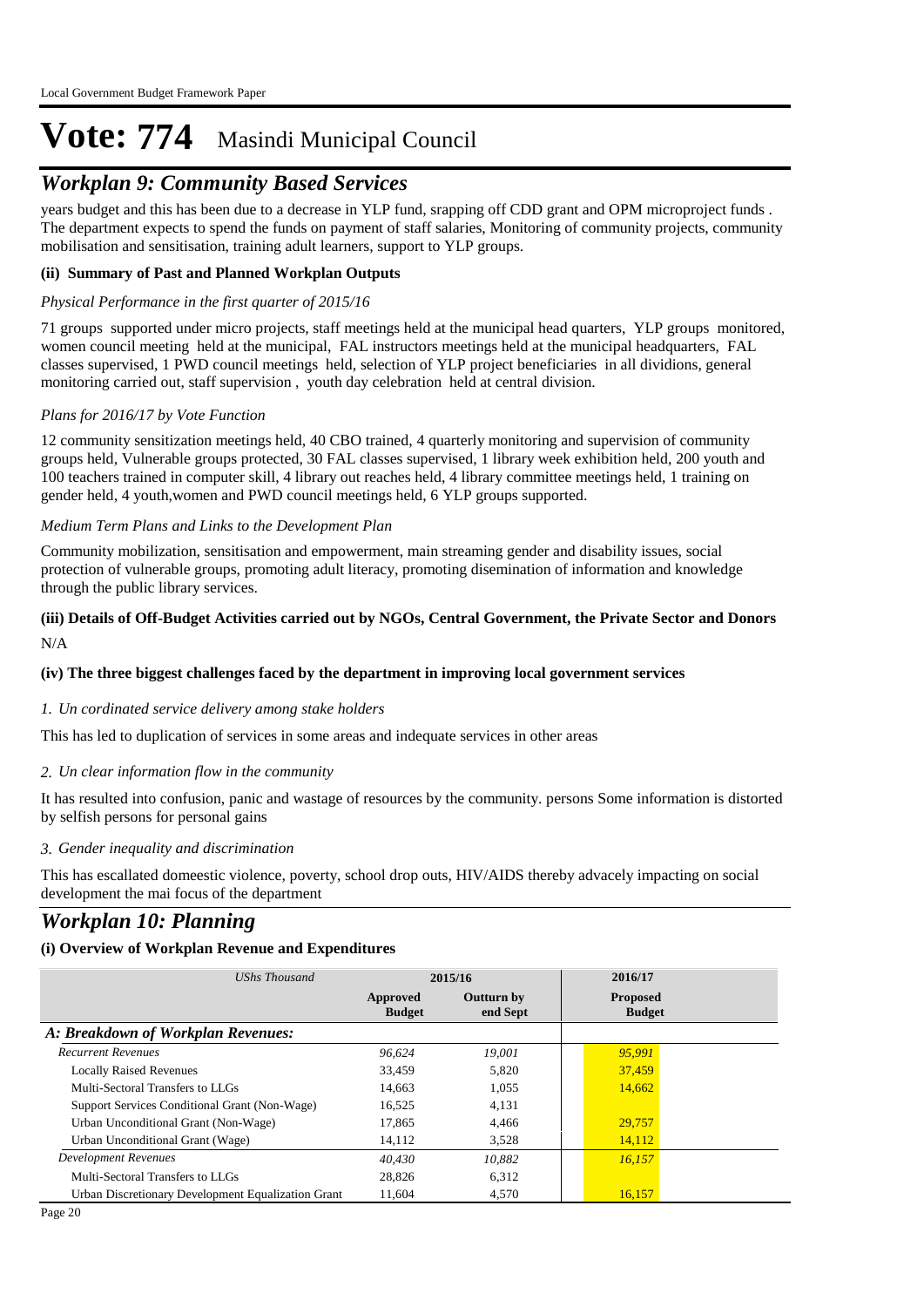### *Workplan 10: Planning*

|                                          | <b>UShs Thousand</b> | 2015/16                   |                               | 2016/17                          |  |
|------------------------------------------|----------------------|---------------------------|-------------------------------|----------------------------------|--|
|                                          |                      | Approved<br><b>Budget</b> | <b>Outturn by</b><br>end Sept | <b>Proposed</b><br><b>Budget</b> |  |
| <b>Total Revenues</b>                    |                      | 137,054                   | 29,883                        | 112,148                          |  |
| <b>B: Overall Workplan Expenditures:</b> |                      |                           |                               |                                  |  |
| Recurrent Expenditure                    |                      | 96,624                    | 18.999                        | 95,991                           |  |
| Wage                                     |                      | 14,112                    | 3,527                         | 14,112                           |  |
| Non Wage                                 |                      | 82,511                    | 15,473                        | 81,878                           |  |
| Development Expenditure                  |                      | 40,430                    | 10.641                        | 16,157                           |  |
| Domestic Development                     |                      | 40,430                    | 10,641                        | 16,157                           |  |
| Donor Development                        |                      | $\Omega$                  | $\Omega$                      | $\Omega$                         |  |
| <b>Total Expenditure</b>                 |                      | 137,054                   | 29,641                        | 112,148                          |  |

#### *Revenue and Expenditure Performance in the first quarter of 2015/16*

The sector received 22% against the annual budget. In comparision to the planned quarter receipts of Shs. 29,883,000 was received performing at 83%. The over performance was due to multi sectoral transfers LLGs which performed at 114%

The department was able to spend 22% against the annual budget and 83% against the quarter planned expenditure. Expenditure was mainly incurred on domestic development.

#### *Department Revenue and Expenditure Allocations Plans for 2016/17*

In the next financial year 2016/2017, there has been a decrease of 18% as compared to this Fys. The decrease has been brought by non inclusion of development funds for LLGs.

The revenue will be spent on payment of wages, coordination and production of the OBT reports, conducting of the budget conference, carrying out monitoring of the on going capital projects, preparation and submission of accountabilities and progress reports etc.

#### **(ii) Summary of Past and Planned Workplan Outputs**

#### *Physical Performance in the first quarter of 2015/16*

Writing of TPC minutes, submission of quarterly budget performance progress reports, LGMSD accountabilities, procurement of fuel, monitoring of projects, coordination of the production of budgets.

#### *Plans for 2016/17 by Vote Function*

04 PRDP progressive reports produced- OPM,1 Municipal BFP prepared and submited to Ministry of Finance Planning and Economic Development, 4 Quarterly OBT peerformance progressive report prepared and submited to Ministry of Finance Planning and Economic Development, 12 sets of TPC minutes written and circulated to users, 4 Quarterly Local Government Management and service delivery (LGMSD) accountabilities prepared and submited to Ministry of Local Government , 12 Monthly reports prepared etc.

#### *Medium Term Plans and Links to the Development Plan*

The department will continue to remit 50% LDG allocations to the divisions, Mentoring divisional staff on planning and Budgeting, Giving technical advise to various staffs, Data collection on various develoment parameters like population issues, Submission of work plans and reports to the ministry of MoFPED, Rolling the development plans, Procurement of computers and development of a website for ICT promotion, Generating annual statistical abstracts for the Municipal Council.

#### N/A **(iii) Details of Off-Budget Activities carried out by NGOs, Central Government, the Private Sector and Donors**

#### **(iv) The three biggest challenges faced by the department in improving local government services**

#### *Limited knowledge by staff on computers and Lack of computers 1.*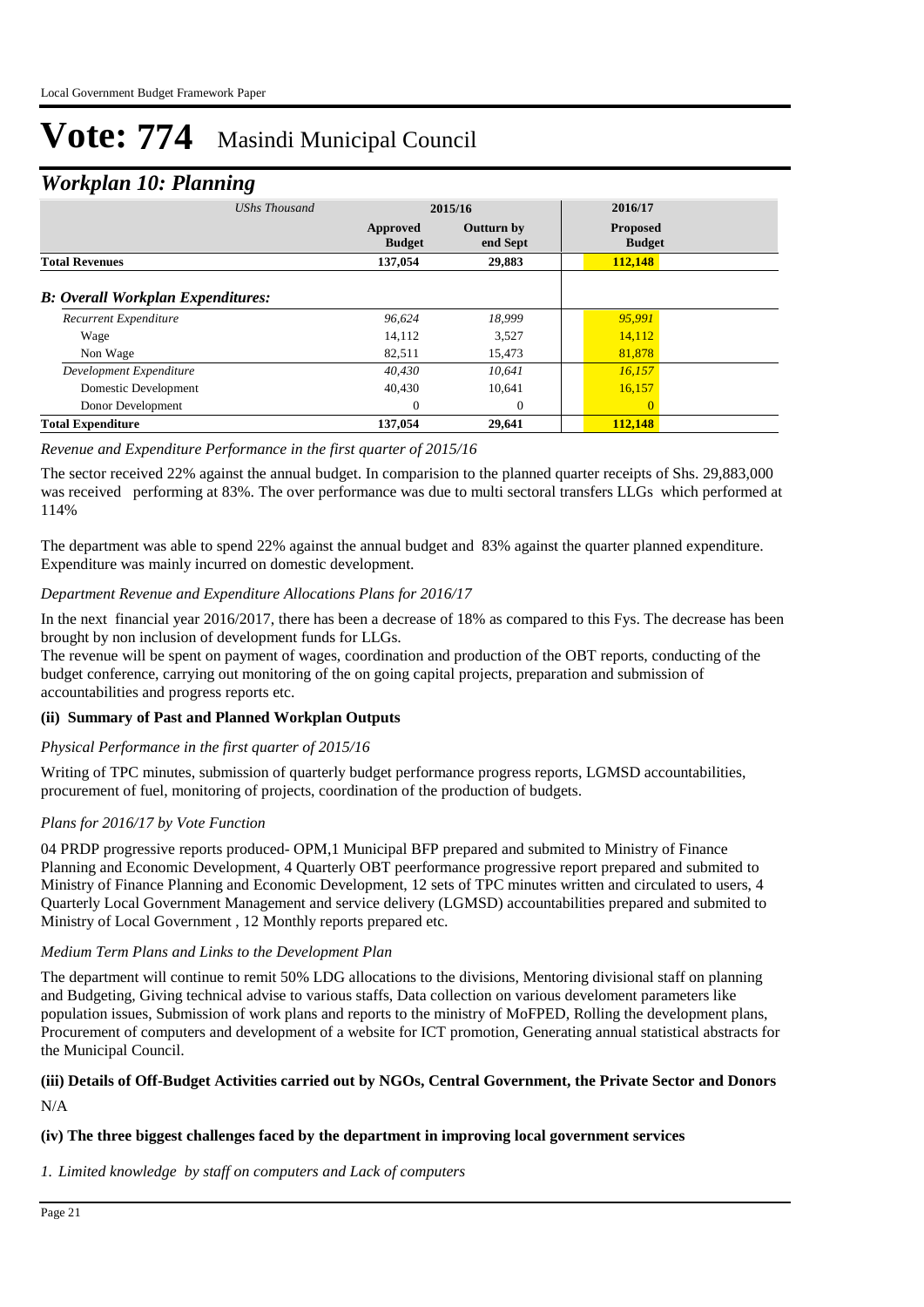## *Workplan 10: Planning*

This makes work almost to be left to one person ( Planning unit) and also causes delayed submission of work plans and reports to the MoFPED and line ministries.

*Low community participation in planning and budgeting 2.*

This creates the community to be an aware of the planned activities hence not knowing projects being implemented.

*Lack of a motorvehicle for planning unit 3.*

The transport means limits the departmental activities.

## *Workplan 11: Internal Audit*

#### **(i) Overview of Workplan Revenue and Expenditures**

| UShs Thousand                            | 2015/16                   |                               | 2016/17                          |  |
|------------------------------------------|---------------------------|-------------------------------|----------------------------------|--|
|                                          | Approved<br><b>Budget</b> | <b>Outturn by</b><br>end Sept | <b>Proposed</b><br><b>Budget</b> |  |
| A: Breakdown of Workplan Revenues:       |                           |                               |                                  |  |
| <b>Recurrent Revenues</b>                | 43,575                    | 9,296                         | 47,942                           |  |
| <b>Locally Raised Revenues</b>           | 11,351                    | 1,240                         | 11,351                           |  |
| Urban Unconditional Grant (Non-Wage)     | 10,140                    | 2,535                         | 14,336                           |  |
| Urban Unconditional Grant (Wage)         | 22,083                    | 5,521                         | 22,254                           |  |
| <b>Total Revenues</b>                    | 43,575                    | 9,296                         | 47,942                           |  |
| <b>B: Overall Workplan Expenditures:</b> |                           |                               |                                  |  |
| <b>Recurrent Expenditure</b>             | 43,575                    | 9,296                         | 47,942                           |  |
| Wage                                     | 22,083                    | 5,521                         | 22,254                           |  |
| Non Wage                                 | 21,491                    | 3,775                         | 25,687                           |  |
| Development Expenditure                  | 0                         | 0                             |                                  |  |
| Domestic Development                     | 0                         | $\overline{0}$                |                                  |  |
| Donor Development                        | 0                         | $\Omega$                      | $\Omega$                         |  |
| <b>Total Expenditure</b>                 | 43,575                    | 9,296                         | 47,942                           |  |

*Revenue and Expenditure Performance in the first quarter of 2015/16*

The department received 21% against the annual approved budget .In comparision to the planned quarter,the sector received Shs. 9,296,000 ,which performed at 85%. The underperformance was noticed in the area of locally raised revenue.

The department was able to spend 85% against the annual budget on wage recurrent and non wage recurrent.

#### *Department Revenue and Expenditure Allocations Plans for 2016/17*

There has been an increase in revenue of 10% in the FY 2016/2017 as compared to this Fys Budget, the increase has been brought about by more allocation of locally raised revenue for the department.

The department expects to spend the funds on payment of staff salaries, payment of service providers, production of quarterly audit reports, auditing books of accounts, monitoing of the ongoing council activities.

#### **(ii) Summary of Past and Planned Workplan Outputs**

#### *Physical Performance in the first quarter of 2015/16*

Follow up of audit recommandations, production of quarterly management letter, production and implementation of external audit reports, auditing books of accounts at divisions, schools ,health centres, monitoring and follow up of council projects at different levels, procurement audit and verifying pay change reports, verifying of general receipts in all divisions.

#### *Plans for 2016/17 by Vote Function*

 4 Quarterly Audit Reports produced,11 Departmental books of accounts at the headquarter audited, 4 Divisions books of accounts audited , 334 kilomerers of road net both manual and mechanised maintance monitored , 29 primary